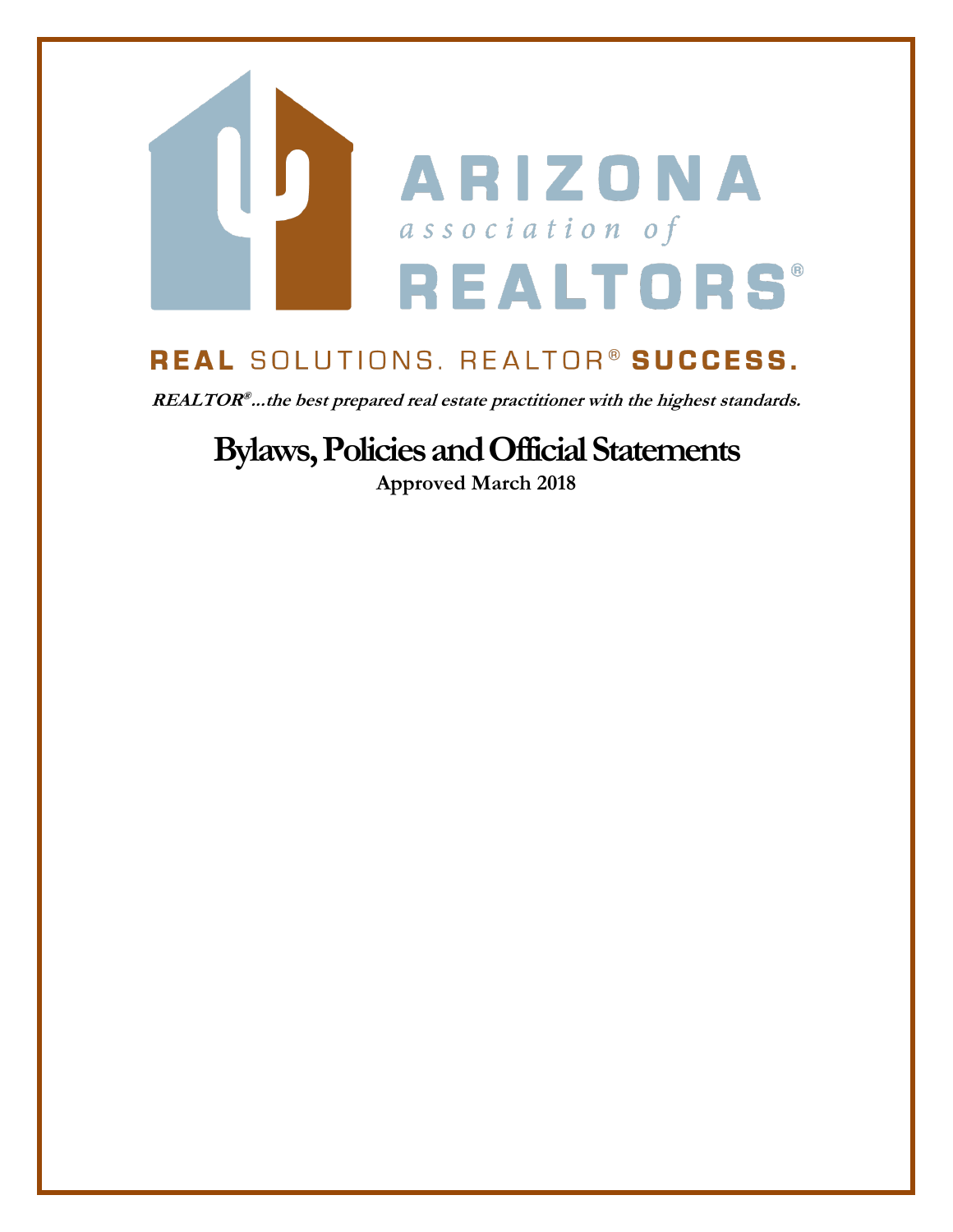#### **ARIZONA ASSOCIATION OF REALTORS®**

# **BYLAWS INDEX**

#### (Article, Section) PAGE

#### **ASSOCIATION STATEMENTS**

#### **BOARD OF DIRECTORS**

#### **BUDGET**

### **BYLAWS**

|--|--|--|--|--|--|--|

#### **CODE OF ETHICS**

# **COMMITTEES**

| Primary & Standing Committees Listed  (X, 2-3) 12 |  |
|---------------------------------------------------|--|
|                                                   |  |
|                                                   |  |
|                                                   |  |
|                                                   |  |
|                                                   |  |
|                                                   |  |

# **W** Honorary, Life Members, REALTOR® Emeritus ..... (III, 6) 6 Members in Unassigned Territory **RESERVES ELECTIONS EXECUTIVE COMMITTEE** CHIEF EXECUTIVE OFFICER ....................... (V, 4-5) 8 **FINANCIAL STATEMENTS MEETINGS**

#### (Article, Section) PAGE

# **DUES**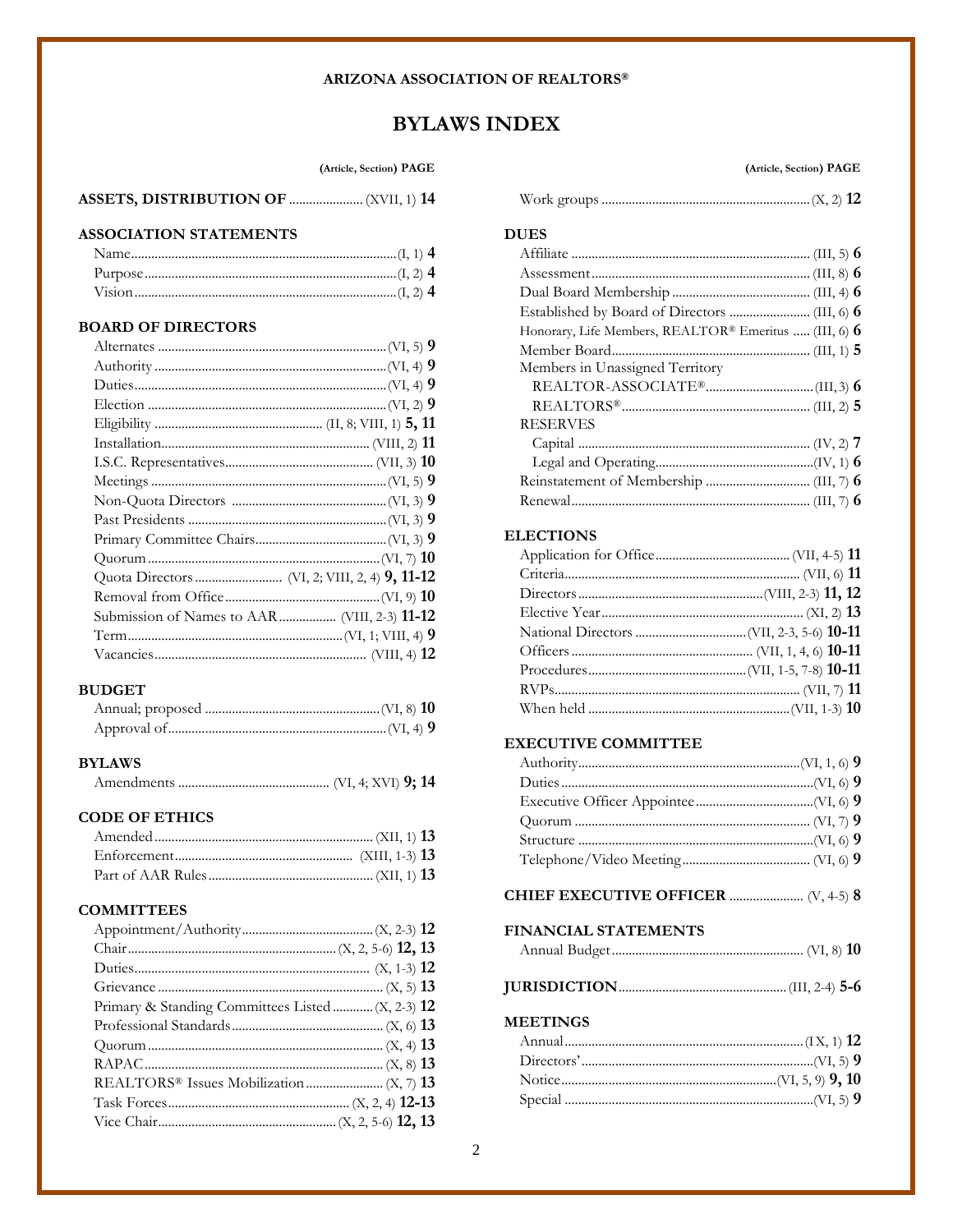#### **MEMBERSHIP**

# NATIONAL DIRECTORS

| <b>OFFICERS</b> |  |
|-----------------|--|
|                 |  |
|                 |  |
|                 |  |
|                 |  |
|                 |  |
|                 |  |
|                 |  |
|                 |  |
|                 |  |
|                 |  |
|                 |  |

# PROFESSIONAL STANDARDS

# **QUORUM**

#### **RESERVES**

# 

#### **RVPs**

 $\sim$ 

### **USE OF "REALTOR®" TERMS**

|--|--|--|--|--|

#### **VOTING** Elicibili

| Eligibility |  |
|-------------|--|
|             |  |
|             |  |
|             |  |
|             |  |
|             |  |

#### **YEAR**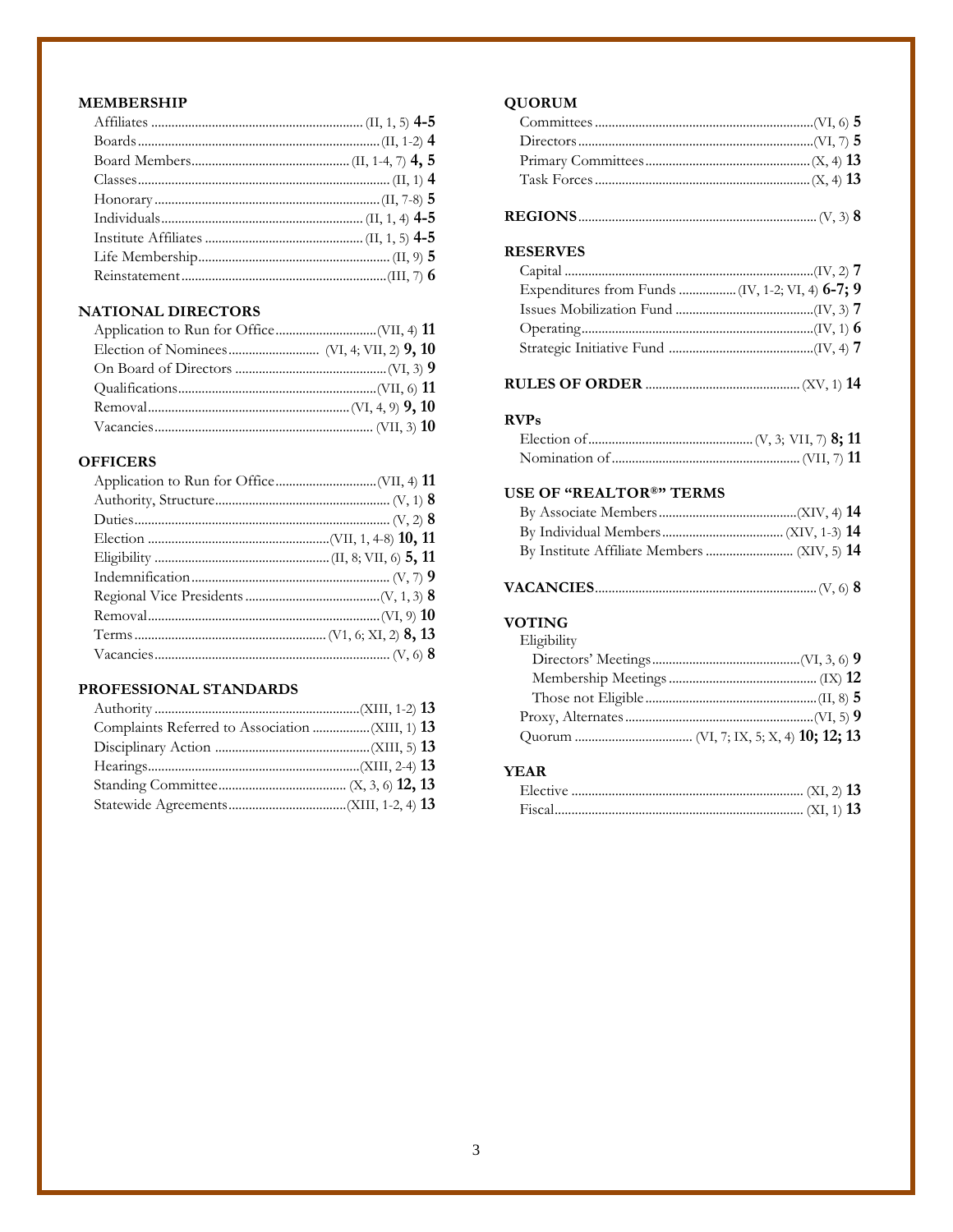#### **ARIZONA ASSOCIATION OF REALTORS® BYLAWS**

#### **ARTICLE I NAME**

**Section 1.** The name of the organization shall be: Arizona Association of REALTORS®, Inc., an Arizona nonprofit corporation, hereunder referred to as AAR.

**Section 2.** The purpose of AAR is to serve its members by providing and promoting services to enhance members' a bilities to conduct their businesses with integrity and competency and to promote the extension and preservation of private property rights. The AAR vision is *REALTOR®… the best prepared real estate practitioner with the highest standards.*

#### **ARTICLE II MEMBERSHIP**

**Section 1.** The members of AAR shall consist of six (6) classes: **(1)** Member Boards or Associations (hereafter referenced as Member Boards), **(2)** Board Members, **(3)** Individual Members, **(4)** Institute Affiliate Members, **(5)** Affiliate Members and **(6)** Honorary Members and Life Members.

**Section 2.** A Member Board shall be an association chartered by the NATIONAL ASSOCIATION OF REALTORS® within the State of Arizona. All the REALTOR® and REALTOR-ASSOCIATE® Members who hold primary membership in the association shall hold membership in this association and the NATIONAL ASSOCIATION OF REALTORS®.

Section 3. Association Members shall be either a REALTOR® or REALTOR-ASSOCIATE®, or institute affiliate members of a Member Board in good standing.

**Section 4.** A REALTOR® member shall be any individual engaged in the real estate profession as a principal, partner, corporate officer, or branch office manager acting on behalf of the firrm's principal(s), and licensed or certified individuals affiliated with said REALTOR® member whose place of business is located in an area outside the jurisdiction of any Member Board who meets the quilifications for REALTOR® membership established in subsection (a) below.

Secondary REALTOR® membership shall also be available to individuals who hold primary membership in an association in another state and who desire to obtain direct membership in the state association without holding membership in a local association in the state.

Individuals who are actively engaged in the real estate profession other than as sole proprietors, partners, corporate officers, or branch office managers, in order to qualify for REALTOR® membership, shall at the time of application, be associated either as an employee or as an independent contractor with a designated REALTOR® member of the association or a designated REALTOR® member of another association (if a secondary member).

**Designated REALTOR® members.** Each firm (or office in the case of firms with multiple office locations) shall designate in writing one REALTOR<sup>®</sup> member who shall be responsible for all duties and obligations of membership, including the obligation to arbitrate or to mediate pursuant to Article 17 of the Code of Ethics and the payment of association dues as established in Article III of the Bylaws. The "designated REALTOR®" must be a sole proprietor, partner, corporate officer, or branch office manager acting on behalf of the firm's principal(s) and must meet all other qualifications for REALTOR® membership established in Article II, Section 4 of the Bylaws.

**a. Membership Applications**. AAR will consider the following in determining an applicant's qualifications for REALTOR® membership:

1. All final findings of *Code of Ethics* violations and violations of other membership duties in any other association within the past three (3) years;

2. Pending ethics complaints (or hearings);

- 3. Unsatisfied discipline pending;
- 4. Pending arbitration requests (or hearings);
- 5. Unpaid arbitration awards or unpaid financial obligations to this or any other association or association MLS; and

6. Any misuse of the term REALTOR® or REALTORS® in the name of the applicant's firm.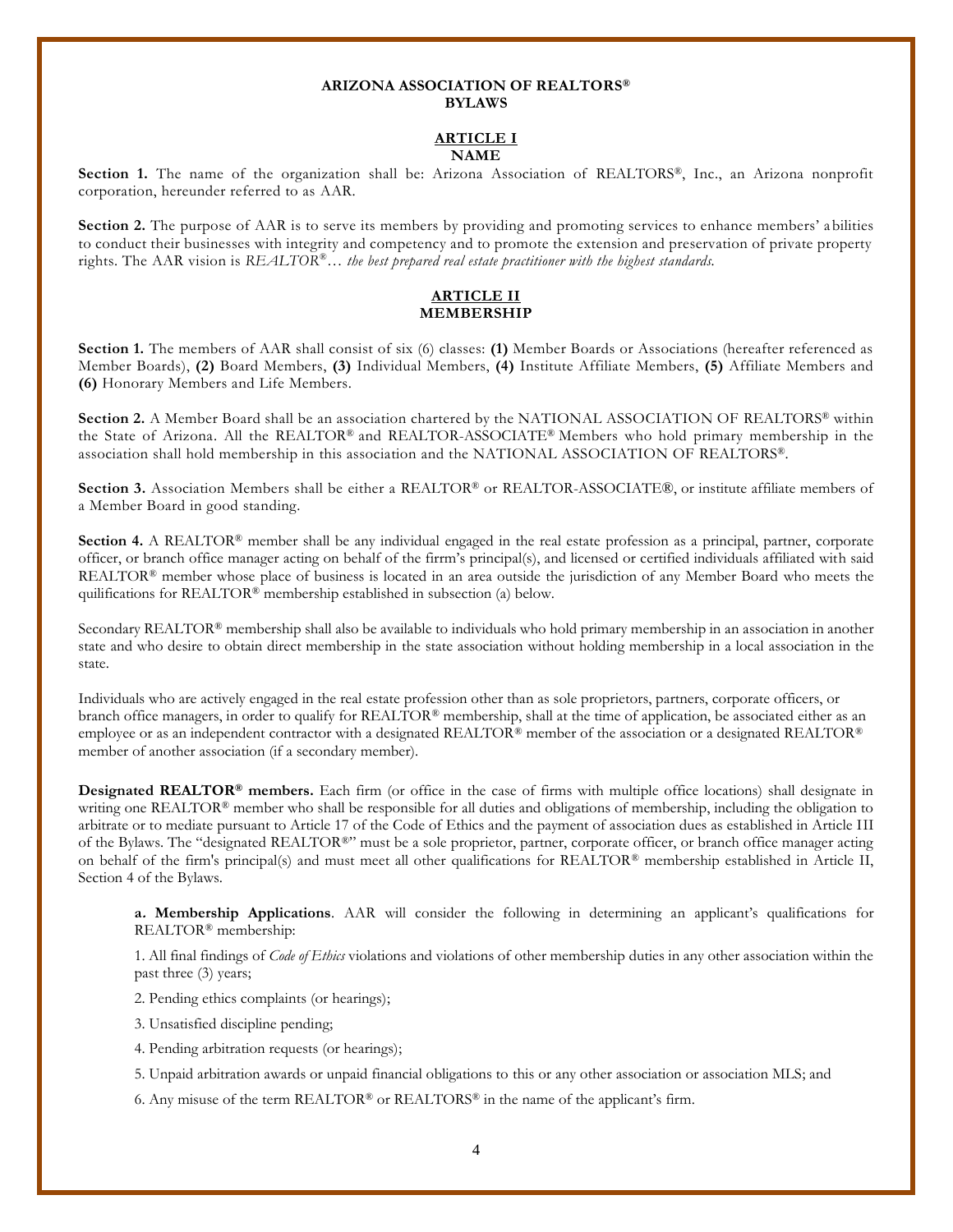"Provisional" membership may be granted in instances where ethics complaints or arbitration requests (or hearings) are pending in other associations or where the applicant for membership has unsatisfied discipline pending in another association (except for code of ethics violations), provided all other qualifications for membership have been satisfied. AAR may reconsider the membership status of such individuals when all pending ethics and arbitration matters (and related discipline) have been resolved or if such matters are not resolved within six (6) months from the date that provisional membership is approved. Provisional members shall be considered REALTORS® and shall be subject to all of the same privileges and obligations of REALTOR® membership. If a member resigns from another association with an ethics complaint or arbitration request pending, AAR may condition membership on the applicant's certification that he/she will submit to the pending ethics or arbitration proceeding (in accordance with the established procedures of the association to which the applicant has made application) and will abide by the decision of the hearing panel.

**b. New Member Code of Ethics Orientation.** Applicants for REALTOR® membership and provisional REALTOR® members (where applicable) shall complete an orientation program on the *Code of Ethics* of not less than two (2) hours and thirty (30) minutes of instructional time. This requirement does not apply to applicants for REALTOR® membership or provisional members who have completed comparable orientation in another association, provided that REALTOR® membership has been continuous, or that any break in membership is for one (1) year or less. Failure to satisfy this requirement within one hundred eighty (180) days of the date of application (or, alternatively, the date that provisional membership was granted), will result in denial of the membership application or termination of provisional membership.

**c. Continuing REALTOR® Code of Ethics Training.** Effective January 1, 2017, through December 31, 2018, and for successive two year periods thereafter, each REALTOR® members of the association (with the exception of REALTOR® members granted REALTOR® Emeritus status by the National Association) shall be required to complete ethics training of not less than two (2) hours and thirty (30) minutes of instructional time. This requirement will be satisfied upon presentation of documentation that the member has completed a course of instruction conducted by this or another association, the State Association of REALTORS®, the NATIONAL ASSOCIATION OF REALTORS®, or any other recognized educational institution or provider which meets the learning objectives and minimum criteria established by the NATIONAL ASSOCIATION OF REALTORS® from time to time. REALTOR® members who have completed training as a requirement of membership in another association and REALTOR® members who have completed the New Member *Code of Ethics* Orientation during any two (2) year cycle shall not be required to complete additional ethics training until a new two (2) year cycle commences.

Failure to satisfy the required periodic ethics training shall be considered a violation of a membership duty. Failure to meet the requirement for any two (2) year cycle will result in suspension of membership for the first two (2) months (January and February) of the year following the end of any two (2) year cycle or until the requirement is met, whichever occurs sooner. On March 1st of that year, the membership of a member who is still suspended as of that date will be automatically terminated.

**d. Pending Ethics Complaint/Obligation to Arbitrate or Mediate after Membership Termination.** If a member resigns from the Board or otherwise causes membership to terminate with an ethics complaint pending, that Board of Directors may condition the right of the resigning member to reapply for membership upon the applicant's certification that he/she will submit to the pending ethics proceeding and will abide by the decision of the hearing panel the complaint shall be processed until the decision of the association with respect to disposition of the complaint is final by this association (if respondent does not hold membership in any other association) or by any other association in which the respondent continues to hold membership. If an ethics respondent resigns or otherwise causes membership in all Boards to terminate before an ethics complaint is filed alleging unethical conduct occurred while the respondent was a REALTOR®, the complaint, once filed, shall be processed until the decision of the association with respect to disposition of the complaint is final. In any instance where an ethics hearing is held subsequent to an ethics respondent's resignation or membership termination, any discipline ratified by the Board of Directors shall be held in abeyance until such time as the respondent rejoins an association of REALTORS®.

If a member resigns or otherwise causes membership to terminate, the duty to submit to arbitration (or to mediation if required by the association) continues in effect even after membership lapses or is terminated, provided that the dispute arose while the former member was a REALTOR®.

**Section 5.** Institute Affiliate Members shall be individuals who hold a professional designation awarded by an Institute, Society or Council affiliated with the NATIONAL ASSOCIATION OF REALTORS® that addresses a specialty area other than residential brokerage or individuals who otherwise hold a class of membership in such Institute, Society or Council that confers the right to hold office. Any such individual, if otherwise eligible, may elect to hold REALTOR® or REALTOR-ASSOCIATE® membership subject to payment of applicable dues for such membership.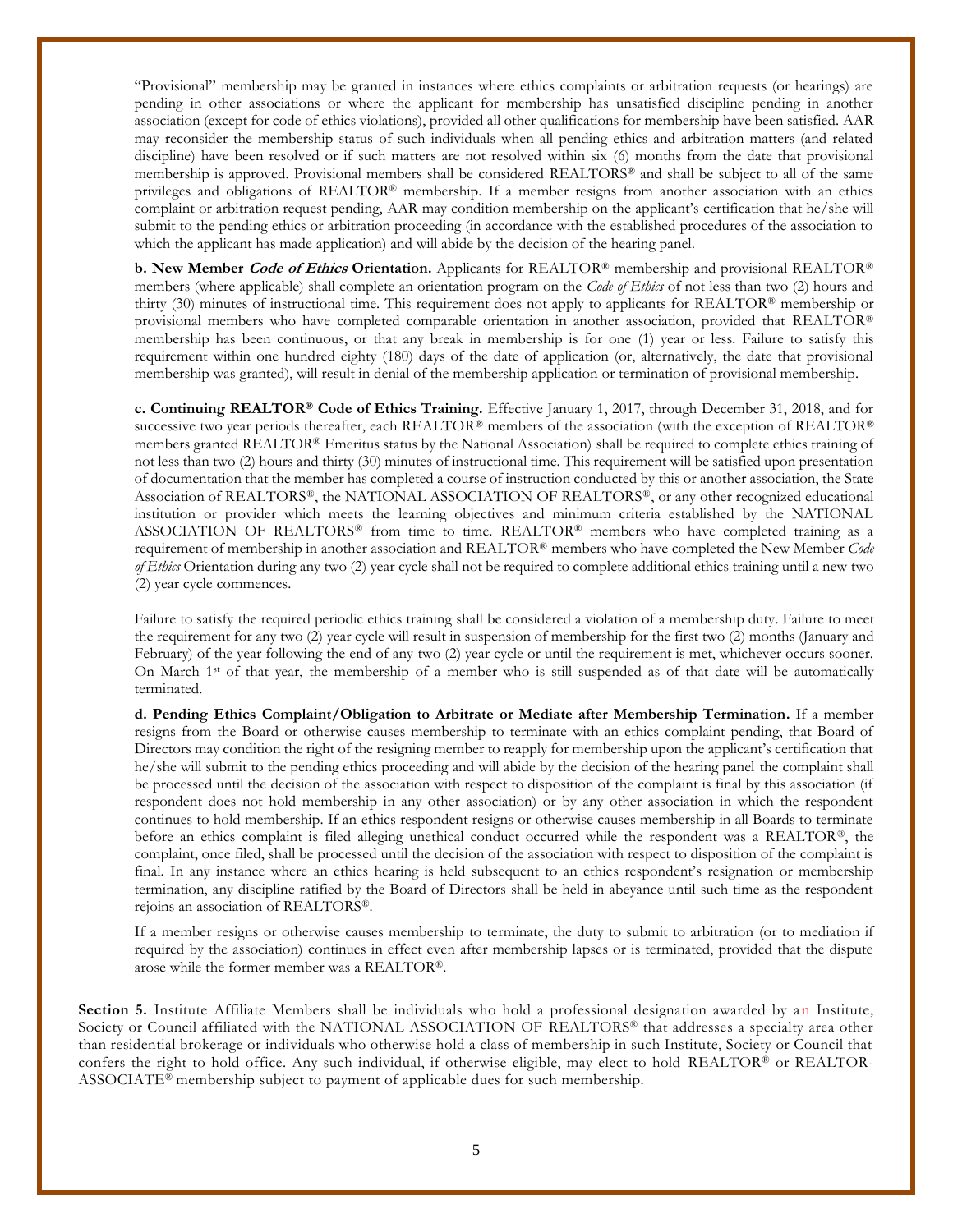**Section 6.** Affiliate Members shall be individuals who do not hold active Arizona real estate licenses and who are actively involved in a real estate-related industry.

**Section 7.** Honorary Members shall be individuals other than those engaged in real estate business who have contributed notably to AAR, as determined by the Board of Directors.

**Section 8.** An Affiliate or Honorary Member shall not have the right to vote, hold elective office or serve as a Director in AAR.

**Section 9.** All AAR past Presidents who have served a full term as President shall be awarded Life Membership.

#### **ARTICLE III DUES**

**Section 1.** The annual dues of each Member Board shall be (1) an amount as established by the Board of Directors times the number of REALTOR® and REALTOR-ASSOCIATE® Members who hold primary membership in the association, plus (2) an amount as established by the Board of Directors times the number of real estate salespersons and licensed or certified appraisers employed by or affiliated as independent contractors with REALTOR® Members of the association who are not themselves REALTOR®, REALTOR-ASSOCIATE® or Institute Affiliate Members. In calculating the dues payable by a Member Board, nonmembers, as defined in the preceding sentence, shall not be included in the computation of dues if dues have been paid in another association in the state or a state contiguous thereto, provided the association notifies the State Association in writing of the identity of the association to which dues have been remitted.

**Section 2.** The annual dues of each designated REALTOR® Member shall be in such amount as established annually by the Board of Directors plus an additional amount to be established annually by the Board of Directors times the number of real estate salespersons and licensed or certified appraisers who (**1**) are employed by or affiliated as independent contractors, or who are otherwise directly or indirectly licensed with such REALTOR® member and, (**2**) are not REALTOR® members of any association in the state or a state contiguous thereto or Institute Affiliate Members of the association. In calculating the dues payable to the association by a designated REALTOR® member, non-member licensees as defined in (1) and (2) of this paragraph shall not be included in the computation of dues if the designated REALTOR® has paid dues based on said non-member licensees in another association in the state or a state contiguous thereto, provided the designated REALTOR® notifies the association in writing of the identity of the association to which dues have been remitted. In the case of a designated REALTOR® member in a firm, partnership, or corporation whose business activity is substantially all commercial, any assessments for non-member licensees shall be limited to licensees affiliated with the designated REALTOR® (as defined in  $(1)$  and  $(2)$  of this paragraph) in the office where the designated REALTOR® holds membership, and any other offices of the firm located within the jurisdiction of this association.

A REALTOR® member of a Member Board shall be held to be any member who has a place or places of business within the state or a state contiguous thereto and who, as a principal is actively engaged in the real estate profession as defined in Article III, Section 1 of the Constitution of the NATIONAL ASSOCIATION OF REALTORS®. An individual shall be deemed to be licensed with a REALTOR® if the license of the individual is held by the REALTOR®, or any broker who is licensed with the REALTOR®, or by any entity in which the REALTOR® has a direct or indirect ownership interest and which is engaged in other aspects of the real estate business (except as provided in Section 2a. hereof) provided that such licensee is not otherwise included in the computation of dues payable by the principal of the entity.

**a.** A REALTOR® with a direct or indirect ownership interest in an entity engaged exclusively in soliciting and/or referring clients and customers to the REALTOR® for consideration on a substantially exclusive basis shall annually file with the association on a form approved by the association a list of the licensees affiliated with that entity and shall certify that all of the licensees affiliated with the entity are solely engaged in referring clients and customers and are not engaged in listing, selling, leasing, renting, managing, counseling or appraising real property. The individuals disclosed on such form shall not be deemed to be licensed with the REALTOR® filing the form for purposes of this section and shall not be included in calculating the annual dues of the designated REALTOR®. Designated REALTORS® shall notify the association within three (3) days of any change in status of licensees in a referral firm.

The exemption for any licensee included on the certification form shall automatically be revoked upon the individual being engaged in real estate licensed activities (listing, selling, leasing, renting, managing, counseling, or appraising real property) other than referrals, and dues for the current fiscal year shall be payable.

Membership dues shall be prorated for any licensee included on a certification form submitted to the association who during the same calendar year applies for REALTOR® or REALTOR-ASSOCIATE® membership in the association. However,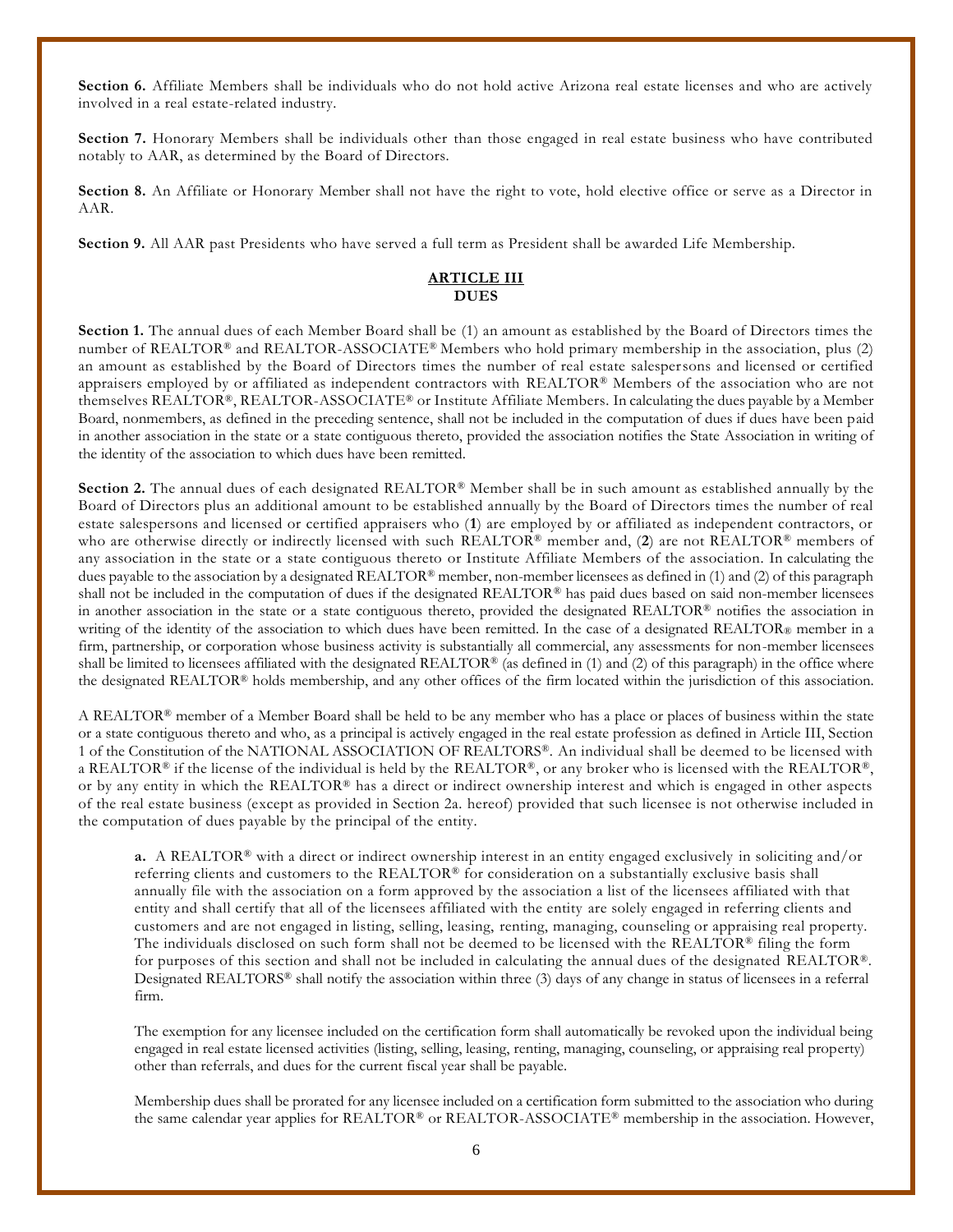membership dues shall not be prorated if the licensee held REALTOR® or REALTOR-ASSOCIATE® membership during the preceding calendar year.

**b.** Membership dues shall be prorated to one-half  $\binom{1}{2}$  of the annual dues for any licensee who applies for REALTOR<sup>®</sup> membership in the association after July 1st provided that the licensee did not hold REALTOR® membership during the preceding calendar year.

**Section 3.** The annual dues of REALTOR members other than the designated REALTOR® shall be as established by the Board of Directors.

**Section 4.** No Member Board shall pay dues to AAR with respect to any member who has paid dues to another Member Board.

**Section 5.** Affiliate Member dues shall be one-half (½) of REALTOR® member dues as determined by the Board of Directors annually. Dues paid by Affiliate Members shall be in the name of the individual member for the current dues year. The annual dues of each Institute Affiliate Member shall be established in Article II of the Bylaws of the NATIONAL ASSOCIATION OF REALTORS®.

**Section 6.** The annual dues of each class of membership shall be set by vote of two-thirds (⅔) of the Directors present at any regular or special Board of Directors meeting at which a quorum is present. There shall be no annual dues for Honorary Members; members who qualify for REALTOR® Emeritus status for the NATIONAL ASSOCIATION OF REALTORS® or Life Members.

**Section 7.** Annual dues for renewal of all classifications of membership in AAR are due and payable in full on January 1 of each year. Member Boards shall transmit by the tenth  $(10<sup>th</sup>)$  of each month all dues collected the preceding month. Any Member Board or other member who has not paid renewal dues by April 1 of each year shall be dropped from membership. For any Boards dropped from membership, reinstatement may occur only after total payment of dues owed plus ten dollars (\$10.00) times the number of members of the Member Board.

**Section 8.** The Board of Directors may levy a per individual member assessment for specific purposes. Such an assessment shall be set by vote of two-thirds (⅔) of the Directors present at any regular or special Board of Directors meeting at which a quorum is present. The assessment shall be treated as annual dues as set forth herein.

#### **ARTICLE IV RESERVES**

**Section 1. Operating Reserve.** AAR shall maintain an operating reserve fund (the "Operating Reserve") for legal, special and unbudgeted operating purposes. The Board of Directors shall annually determine an allocation (the "Allocation") of the annual dues which shall be placed in the Operating Reserve. The Operating Reserve fund balance shall be placed at interest, with any interest earned thereon accruing to the Operating Reserve. The Allocation shall continue each year until the Operating Reserve fund balance exceeds an amount equal to the operating expenses from the previous fiscal year, at which time the Allocation shall cease. Additional contributions to the Operating Reserve may be made from other sources such as operating surplus, at the discretion of the Board of Directors. If the fund is depleted to less than three million dollars (\$3,000,000), the Allocation shall be reinstated at the inception of the next fiscal year.

Expenditures from the Operating Reserve fund may be made only upon approval of the Executive Committee or Board of Directors as follows:

**a.** The Executive Committee, by a two-thirds (⅔) vote may approve expenditures, other than for legal purposes, of no more than fifty percent (50%) in the aggregate of the total Operating Reserve. All expenditures shall be reported to the Board of Directors at their next scheduled meeting.

**b.** Expenditures, other than for legal purposes, that in the aggregate exceed fifty percent (50%) of the Operating Reserve must be approved by the Board of Directors.

**c.** Expenditures for legal purposes shall be determined by the Executive Committee in compliance within existing Policy D.2.

**d.** Expenditures for an Arizona REALTOR® or Region 11 member seeking an NAR Officer position shall be determined by the Executive Committee in compliance with Policy F.2*.* 

**Section 2. Capital Reserve.** AAR shall maintain a reserve fund, ("Capital Reserve") for capital expenditures including, but not limited to, major repairs, furniture, fixtures, equipment, real property debt retirement, acquisition/investment of real property assets, or major improvements to real property assets. The Capital Reserve fund balance shall be placed at interest,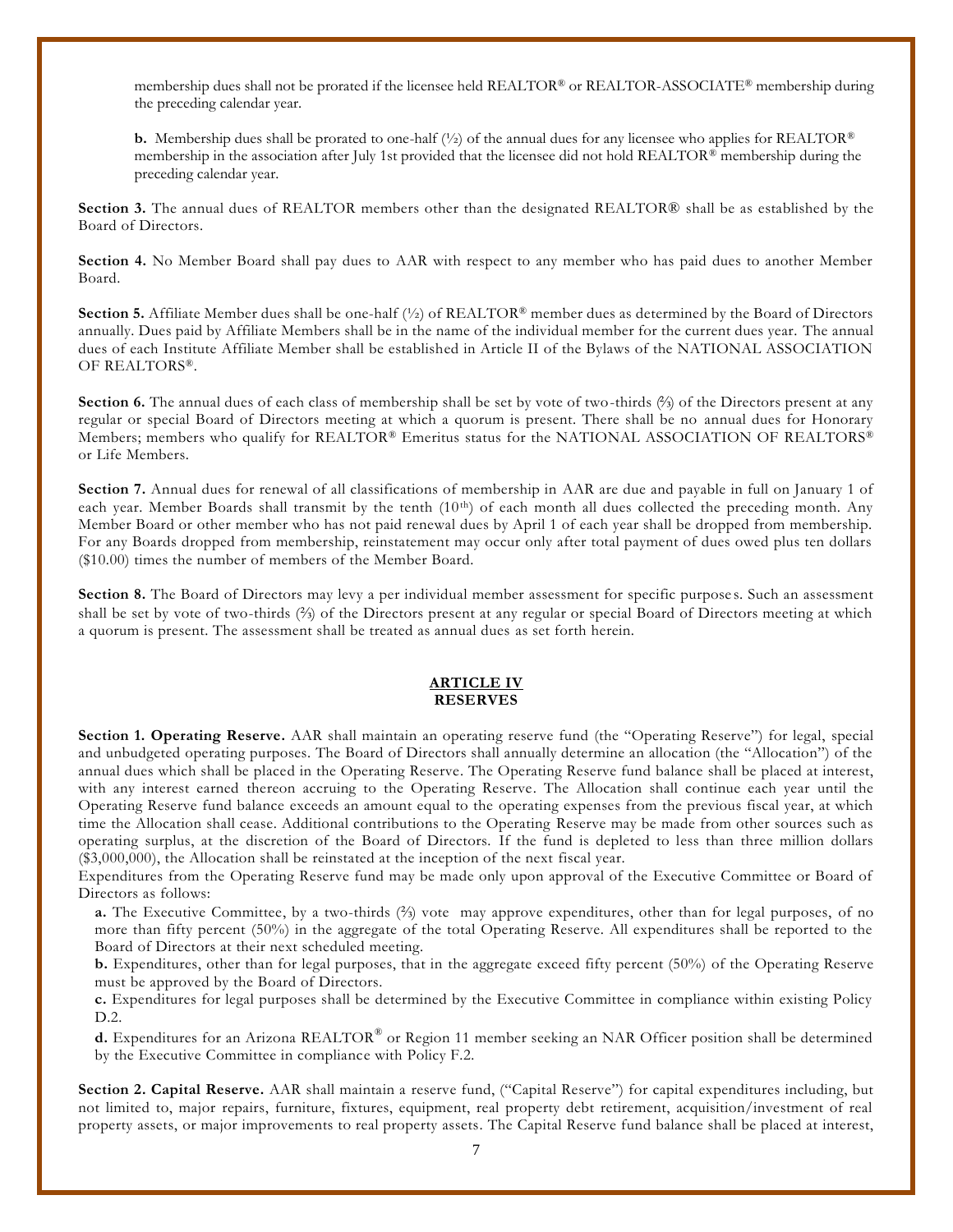with any interest earned thereon accruing to the Capital Reserve. AAR's annual budget shall acknowledge depreciation per Generally Accepted Accounting Principles. The depreciation amount shall be considered as a cash expense credited to the Capital Reserve. Additional contributions to the Capital Reserve may be made from other sources such as operating surplus, at the discretion of the Board of Directors.

Expenditures from the Capital Reserve fund may be made only upon approval of the President, Executive Committee or Board of Directors as follows:

**a.** An annual capital expenditure budget shall be presented to the Board of Directors for approval in conjunction with the annual operating budget.

**b.** Unbudgeted capital expenditures from the Capital Reserve may be approved by the President up to five thousand dollars (\$5,000) per instance and ten thousand dollars (\$10,000) in the aggregate within a fiscal year. Such expenditures shall be reported to the Board of Directors at their next scheduled meeting.

**c.** The Executive Committee, by a two-thirds (⅔) vote, may approve unbudgeted expenditures from the Capital Reserve up to fifty percent (50%) of the fund total within a fiscal year. Such expenditures shall be reported to the Board of Directors at their next scheduled meeting.

**d.** Any unbudgeted expenditures exceeding fifty percent (50%) of the Capital Reserve fund balance must receive prior approval of the Board of Directors.

**Section 3. REALTORS® Issues Mobilization Fund (RIMF).** AAR shall maintain a reserve fund to support or oppose federal, state and local issues that impact real property and real property owners in Arizona. The REALTORS® Issues Mobilization Committee ("RIMC") shall approve any expenditure within the funding limits and guidelines as contained in the RIMC Policies. A per member amount of the annual dues may be placed in the fund as determined by the AAR Board of Directors. Said fund shall be placed at interest, with any interest earned credited to the fund. The amount established by the AAR Board of Directors shall be credited to the fund each year until the fund attains a total of ten million dollars (\$10,000,000). If the fund is depleted to less than five million dollars (\$5,000,000), the AAR Board of Directors shall reinstate a per member contribution amount to the fund at the inception of the next fiscal year. Additional contributions to the Issues Mobilization fund may be made from other sources such as operating surplus, at the discretion of the Board of Directors.

**Section 4. Strategic Initiative Fund.** AAR may maintain a reserve fund ("Strategic Initiative Fund") to support initiatives designed or dedicated to the support of our REALTOR® members' business practices. Such initiatives may include, but are not limited to, new member benefits, technology enhancements, communication enhancements, or other efforts that benefit the REALTOR® membership. The Strategic Initiative Fund balance shall be placed in an interest bearing account, with any interest earned thereon accruing to the Strategic Initiative Fund. Contributions to the Strategic Initiative Fund may only be made from the annual operating surplus at the discretion of the Board of Directors.

Expenditures from the Strategic Initiative Fund may be made only upon approval of the Executive Committee or Board of Directors as provided in subsections a through c of this section. Prior to approving any expenditure, the Executive Committee or Board of Directors shall consider whether the expenditure will result in an ongoing expense, and if so how AAR will budget for the ongoing expense.

- **a.**The Executive Committee, by a two-thirds (⅔) vote, may approve expenditures of no more than seventy-five percent (75%) in the aggregate of the total Strategic Initiative Fund balance. All expenditures shall be reported to the Board of Directors at their next scheduled meeting.
- **b.** An expenditure over seventy-five percent (75%) or in the aggregate exceeds seventy-five percent (75%) of the Strategic Initiatives Fund can only be approved by the Board of Directors. The Board of Directors may approve an expenditure of less than seventy-five percent (75%).
- **c.** Approved expenditures shall not commit the Strategic Initiative Fund to payments exceeding twelve (12) consecutive months for the same initiative.

**Section 5. Arizona Homeownership Alliance.** AAR may maintain a fund ("Arizona Homeownership Alliance") to support or oppose candidates running for elective office or as otherwise expressed in this section. Funds designated for this fund ar e to be used as allowed by state law in corporate independent expenditures, polling and grassroots activities. Monies p laced in this fund may come from a variety of sources including but not limited to AAR's annual operating surplus, the National Association of REALTORS®, Arizona local associations of REALTORS®, AAR annual budget or by contribution. The Arizona Homeownership Alliance fund balance shall be placed in an interest bearing account, with any interest earned thereon accruing to the Fund.

The members of the Arizona Homeownership Alliance shall be the current AAR President or their designee, Legislative and Political Affairs Chair, REALTORS® of Arizona Political Action Committee Chair, the AAR CEO, and the Vice President of Government Affairs. Voting members of the Arizona Homeownership Alliance shall be the current AAR President or their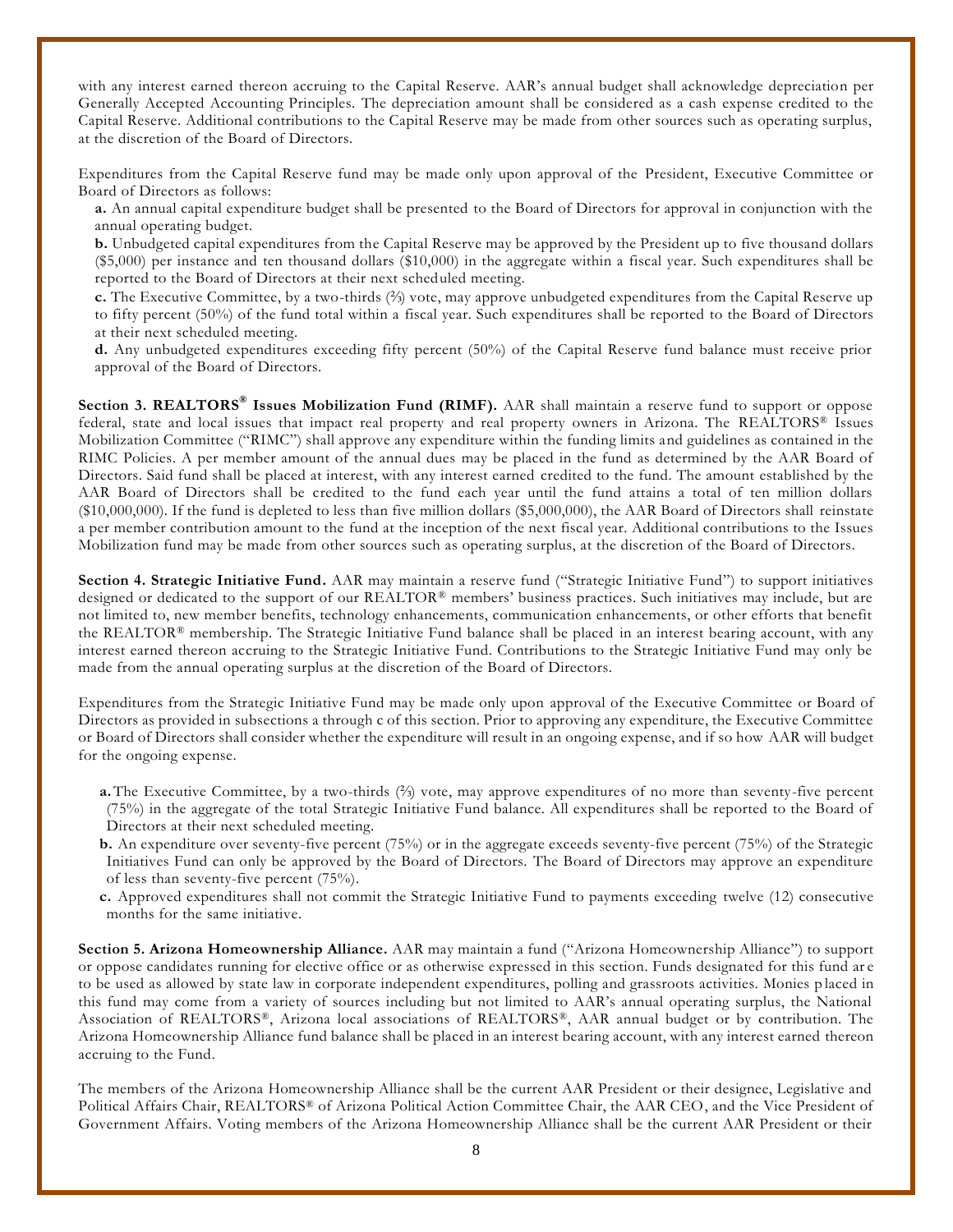designee, Legislative and Political Affairs Committee Chair and the REALTORS® of Arizona Political Action Committee Chair. The voting members of the Arizona Homeownership Alliance are authorized to make expenditures from th is fund. Independent Expenditures to support candidates shall only be those candidates endorsed or supported by the REALTORS® of Arizona Political Action Committee. The Arizona Homeownership Alliance may expend funds opposing for elective office a candidate that is not endorsed or supported by the REALTORS® of Arizona Political Action Committee. Prior to making any expenditure for or against a candidate running for elected office, the Arizona Homeownership Alliance shall file the appropriate registration or committee paperwork with any local or state elections officer as well as complete any filings with the Internal Revenue Service.

#### **ARTICLE V OFFICERS**

**Section 1.** The AAR elective officers shall be a President, a President-elect, a First Vice President, a Treasurer and five (5) Regional Vice Presidents ("RVPs"). In the absence of the President, the President-elect shall perform the duties of the President. All officers shall serve for one (1) year or until their successors are elected and qualified, except RVPs shall be elected for two (2) year terms and shall be limited to two (2) consecutive terms. Officers shall be ex-officio members of the Board of Directors. For purposes of electing the President, the person elected President-elect shall serve their term in office and after completing their term shall serve the following year as President unless otherwise required under Section 6 of this Article.

**Section 2.** The duties of each officer shall be those required by law, those indicated in the officer job descriptions as approved by the Board of Directors, and those assigned by the Board of Directors from time to time.

**Section 3.** AAR shall be divided into five (5) Regions, as approved by the Board of Directors, with an RVP elected from each Region, pursuant to Article VII. The First Vice President shall be responsible for the coordination of the efforts and activi ties of the RVPs. The RVPs shall be AAR officers and shall be responsible for developing and maintaining effective communication and cooperation among the Member Boards in their Region and AAR.

**Section 4.** The Executive Committee may employ a Chief Executive Officer ("CEO"), subject to the approval of the Board of Directors, who shall be chief administrative officer and Secretary of the Association and who shall perform such other duties as may be delegated to him by the President, the Executive Committee or the Board of Directors. The CEO shall provide a surety bond or insurance in such amount as the Executive Committee or the Board of Directors may determine, and the premium therefore shall be paid by AAR. The CEO may appoint an Assistant Chief Executive Officer.

**Section 5.** The CEO may be removed from office with or without cause at any time by the Board of Directors or the Executive Committee. In the event of the inability of the CEO to carry out his duties as Corporate Secretary and chief administrative officer because of removal from office or incapacitation as defined in the CEO's employment contract, those duties would then revert to the Assistant Chief Executive Officer or as determined by the Executive Committee.

**Section 6.** If a vacancy occurs during the term of office of the President, the President-elect shall assume the office of the President for the remainder of the unexpired term and serve as President for a full term for the next elective year. The President shall not be eligible to serve a successive complete term unless the person assumed the office of President due to a vacancy of office. If a vacancy occurs in the office of President-elect, the First Vice President shall assume the office of the President-elect for the remainder of the unexpired term and must stand for election for President-elect to succeed to the office of President. If a vacancy occurs in the office of First Vice President, Treasurer or Executive Committee member, the President, with the approval of the Executive Committee, shall appoint a replacement for the duration of the unexpired term. Should a vacancy occur in an RVP position, that Region shall appoint a replacement for the duration of the unexpired term. Should the office of Immediate Past President become vacant, the office shall remain vacant until the next elective year.

**Section 7.** Every AAR officer shall be indemnified by AAR against all expenses and liabilities, including counsel fees, reasonably incurred or imposed upon such officer in conjunction with any proceeding to which that officer may have been made a party or in which that officer may become involved by reason of being or having been an AAR officer, or any settlement thereof, whether or not the individual is still an officer at the time such expenses are incurred, except in such cases wherein the officer is adjudged guilty of willful misfeasance or malfeasance in the performance of such officer's duties or shall have acted in such a manner as has exceeded such officer's authority so to act. The foregoing right of indemnification shall be in addition to and not exclusive of all other rights to which such officer may be entitled.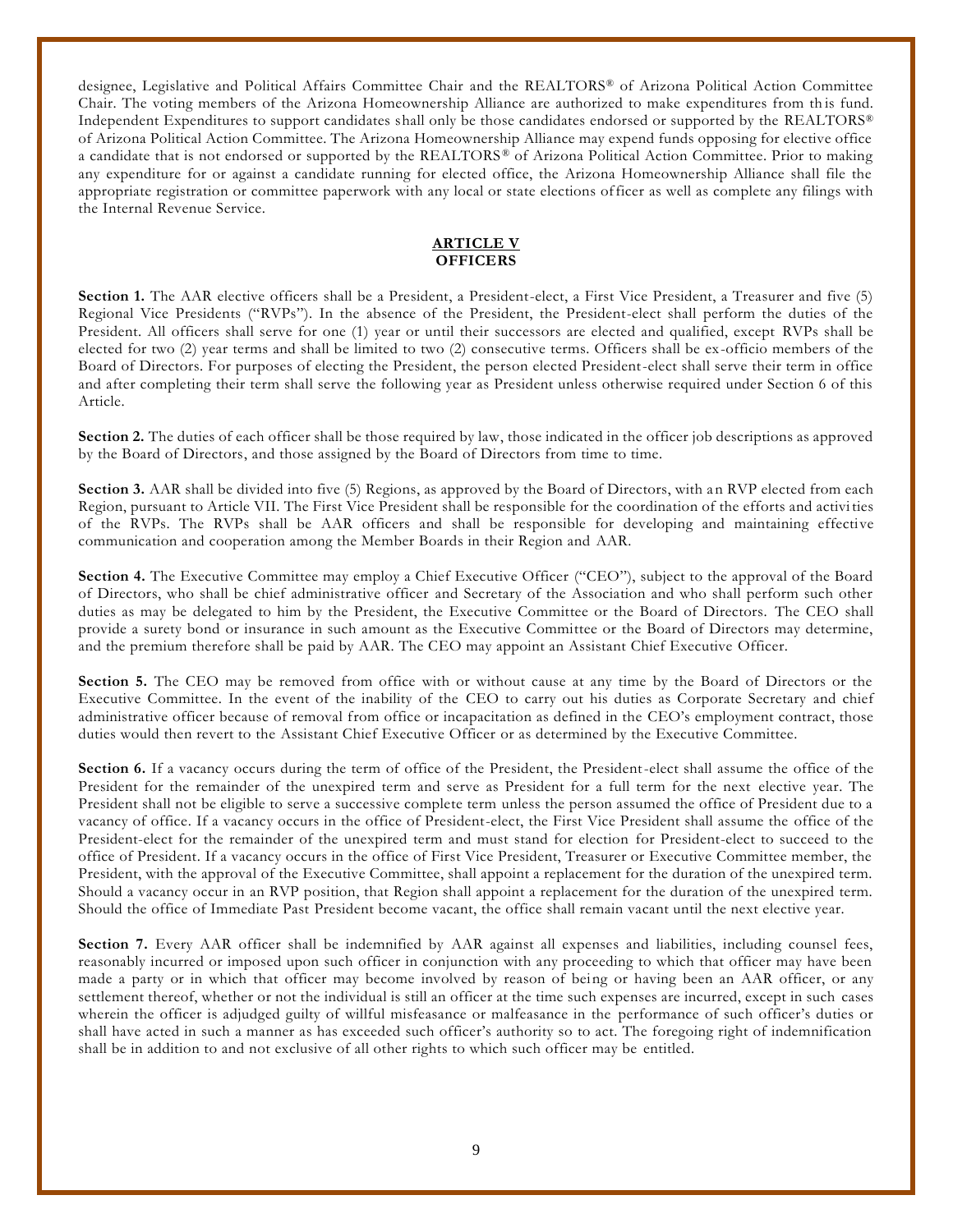#### **ARTICLE VI BOARD OF DIRECTORS/EXECUTIVE COMMITTEE**

**Section 1.** AAR shall be managed by the Board of Directors and the Executive Committee as further provided in these Bylaws. Each Director shall serve for a term of one (1) year.

**Section 2.** Quota Directors shall be elected or named by each Member Board. Each Member Board shall have at least one (1) Quota Director and such additional Quota Directors based on the number of members on record with AAR as of December 31 of the year preceding eligibility as follows: 400-699 add one (1); 700-999 add three (3); 1,000-2,999 add four (4); 3,000-4,999 add five (5); 5,000-6,999 add six (6); and 7,000 or more add twelve (12).

**Section 3.** The following persons shall be voting, non-quota AAR Directors: **(a)** all elected AAR officers; **(b)** Arizona quota Directors of the NATIONAL ASSOCIATION OF REALTORS®; **(c)** the three (3) most immediate past AAR presidents who hold active membership in AAR and are willing to serve; **(d)** chairs of the four (4) Primary Committees; **(e)** four (4) representatives of the Arizona state chapters, or regional chapter if no state chapter exists, of the Institutes, Societies and Councils (ISCs) of the NATIONAL ASSOCIATION OF REALTORS ®; **(f)** two (2) Member Board or Regional Multiple Listing Service (MLS) chief staff officers; **(g)** one (1) representative from each of the five (5) largest firms in the large firm category, one (1) representative from each of the four (4) largest firms in the medium firm category and one (1) representative from each of the two (2) firms in the small firm category, in terms of number of REALTOR® members; and **(h)** one (1) representative from an "outside" organization selected by AAR's President-elect annually. In the event that one (1) member shall qualify under more than one of the categories described in Section 3 or in Section 2 of this Article, that person shall be entitled to only one (1) vote as a Director.

For the purposes of the firm categories: Large firms shall be defined as those firms having six hundred fifty (650) or more REALTORS®; Medium firms shall be defined as those firms with six hundred forty-nine (649) to one hundred fifty-one (151) REALTORS®; and Small firms shall be defined as those firms located in Region One (1) and Region Three (3) with one hundred fifty (150) or fewer REALTORS® and the Small firm directors must be an owner, partner or officer of their real estate firm. The Directors of the firm categories shall be determined as of December 31<sup>st</sup> two (2) years prior to the elective year served.

**Section 4.** The Board of Directors shall elect and remove AAR officers and National Director Nominees, approve the annual budget and dues, approve withdrawals from the Operating or Capital Reserves, other than as noted in Article IV, Sections 1 and 2, and amend AAR's Bylaws and Policies except Professional Standards policies, which may be approved by AAR's Executive Committee. AAR's accounts shall be audited annually by a certified public accountant.

**Section 5.** AAR shall conduct Directors' meetings no less than two (2) times annually. Special meetings of the Board of Directors may be called by the President or by any fifteen (15) Directors. Written notice of a special meeting shall be sent by mail to all Directors at least ten (10) days before the date of the meeting or by electronic mail at least five (5) days before the date of the meeting. Directors may not participate in Directors' meetings by agent, representative or proxy, except alternates for quota Directors may be designated in the absence of a quota Director without notice at Board of Directors meetings, however, said alternate shall register at Directors' attendance desk and provide verification by an officer of said Member Board prior to voting.

**Section 6.** There shall be an Executive Committee of the Board of Directors, composed of the President, the President-elect, the First Vice President, the Treasurer, the Immediate Past President, five (5) RVPs, the four (4) Primary Committee chairmen and one (1) Member Board/Association Executive Officer appointed by the President, subject to the approval of the Board of Directors. The Executive Committee shall provide accountability to the Strategic Plan, transact business of an emergency or delegated nature and administer AAR's finances and business between meetings of the Board of Directors and shall report the substance of such actions to the Board of Directors at its next meeting. At the discre tion of the President, the Executive Committee may conduct official AAR business by video or telephone conference call. The Executive Committee may retain legal and other professional advisors and fix the terms of compensation thereof. A majority of the Executive Committee shall constitute a quorum.

Section 7. A quorum of the Board of Directors shall consist of Directors constituting at least one-third (⅓) of the total number of AAR Directors of which there must be representatives from at least one-third (⅓) of the total number of Member Boards present.

Section 8. The latest available financial statements reflecting AAR's financial status shall be mailed or otherwise distributed to each voting Director at least fifteen (15) days prior to the scheduled date of each regular meeting of the Board of Directors. A copy of the proposed annual budget shall be mailed or otherwise distributed to each voting Director at least fifteen (15) days prior to the scheduled date of the Directors Meeting at which the annual budget shall be submitted for adoption.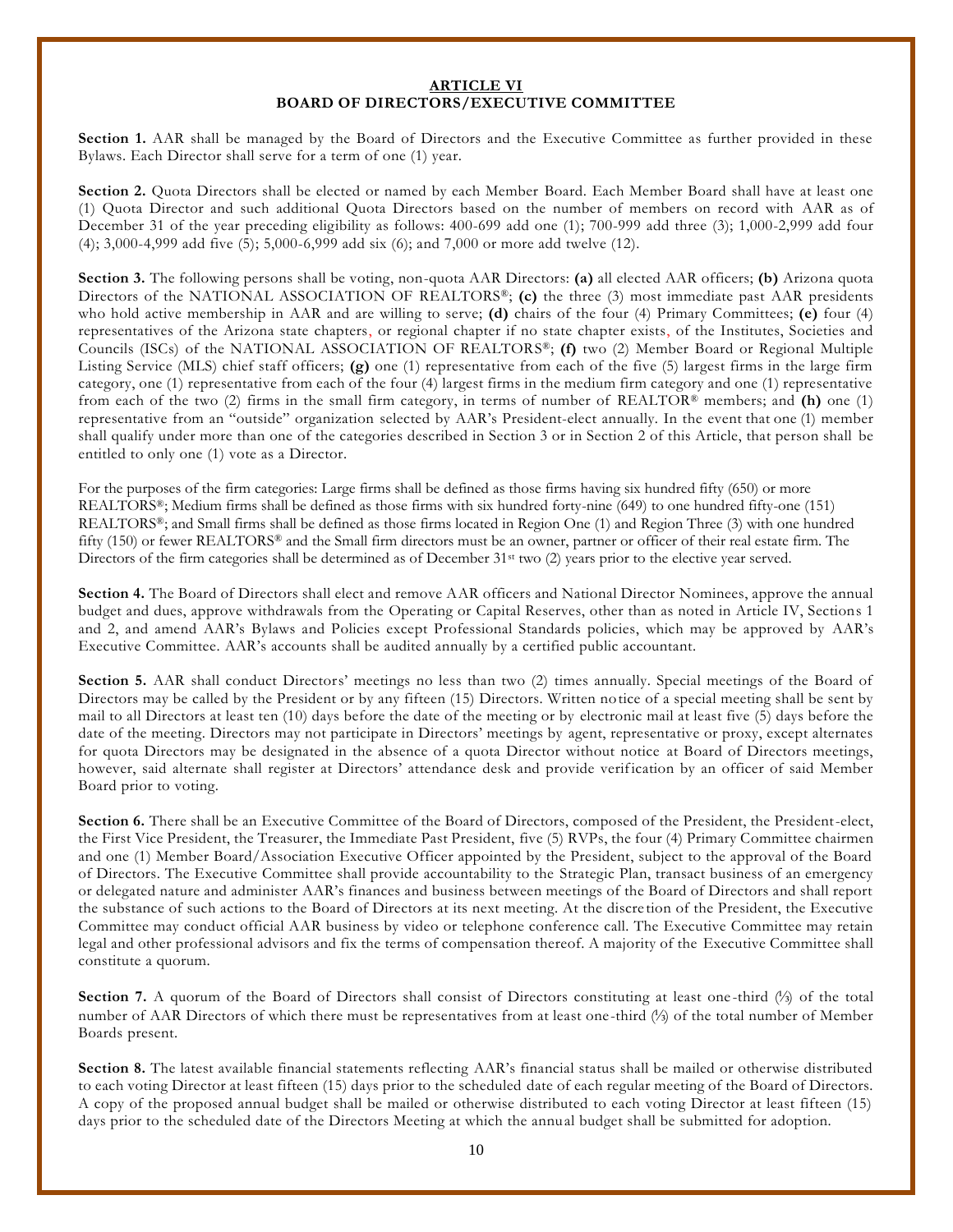**Section 9.** A Director or an Officer other than the CEO may be removed from office in the following manner:

**a.** A petition requiring the removal of an Officer or Director and signed by not less than thirty -three and one-third percent (33⅓%) of the voting Directors shall be filed with the President, or if the President is the subject of the petition, with the next-ranking Officer, and shall specifically set forth the reasons the subject thereof is to be removed from further service. **b.** Not less than twenty (20) days nor more than thirty (30) days after the petition is filed, a special meeting of the voting members of the Board of Directors shall be held, and the sole business of the meeting shall be to consider the charges against the Officer or Director who is the subject of the petition and to render a decision on such petition.

**c.** Previous notice by mail of the special meeting shall be given to all voting members of the Board of Directors at least ten (10) days prior to the meeting and shall be conducted by the President unless the President's continued service in office is being considered at the meeting. In such case, the next-ranking Officer will conduct the meeting. Provided a quorum is present, a two-thirds (⅔) vote of the Directors present, and voting by written ballot shall be required for removal from the office.

**d.** The Region from which the RVP was nominated and a manner agreed upon within that Region shall handle removal of an RVP.

#### **ARTICLE VII ELECTION OF OFFICERS AND NATIONAL DIRECTORS**

**Section 1.** AAR Officers shall be elected at the first AAR Board of Directors meeting and shall be installed during the last Board of Directors meeting annually. Officers shall be elected by a majority vote of the Board of Directors present and voting. If three (3) or more candidates are running for the same office and there is no majority vote on the first ballot, the two (2 ) nominees receiving the greatest number of votes shall be included on a second and subsequent ballot, if necessary, until one (1) candidate shall be elected by majority vote.

**Section 2.** Nominations of proposed Arizona Directors of the NATIONAL ASSOCIATION OF REALTORS® for terms commencing during the succeeding elective year shall be held at an AAR Directors' meeting no later than December 15. Election shall be by plurality vote. As long as there are four (4) or more entitlements not assigned to a Member Board, those remaining entitlements shall be allocated as follows: positions shall be reserved to be filled by the AAR Immediate Past President, AAR President-elect, AAR First Vice President and AAR Treasurer. Any remaining positions are elected, as provided earlier in this section, from members other than primary members from Member Boards that have National Director entitlement(s). REALTORS® in Arizona, except primary members of an Arizona Member Board that has one (1) or more automatic National Directors by virtue of their total number of members, who otherwise meet qualifications established in Article VII, Section 6, may apply for election for NAR Director. In the event AAR should lose any at-large NAR Director entitlements, the entitlements to be eliminated would be in the following order: **(1)** elected positions whether or not term completed; **(2)** AAR Immediate Past President; and **(3)** AAR Treasurer.

Section 3. National Director vacancies that occur between NATIONAL ASSOCIATION OF REALTORS® meetings shall be filled by an election to be held at a regularly scheduled AAR Board of Directors meeting or at a special meeting of the AAR Board of Directors, provided that there is thirty (30) day notice to Member Boards prior to the meeting. The replacement process shall begin at the time there is an actual vacancy or when a seated National Director provides written notification o f intent to vacate the position at a time definite. In the event the foregoing would cause a vacancy at a subsequent Nation al meeting, the President, with the approval of the Executive Committee, may appoint a replacement until such time that an election could be held.

**Section 4.** Candidates for AAR Officer who meet the qualifications for elective office, as provided for in Section 6 of this Article, shall submit an application for elective office to AAR's office no later than sixty (60) days prior to the date of the elections. Candidates for National Director(s) who meet the qualifications for elective office, as provided for in Section 6 of this Article, shall submit an application for elective office to AAR's office no later than thirty (30) days prior to the date of the elections. In the event no application is received for an elective position by the required deadline, the Executive Committee will conduct a search for qualified candidate(s). If no qualified candidate is identified prior to the time of the elections, the position will be considered vacant and filled as provided for in Article V, Section 6, and Section 3 of this Article.

#### **Section 5.** The application process shall be as follows:

**a.** A Notice of Request for Applications for AAR Officers shall be sent to each Member Board and RVP and shall be published by AAR at least five (5) months prior to the Directors' meeting at which elections shall take place.

**b.** A Notice of Request for Applications for NAR Director positions shall be sent to each Member Board and RVP and shall be published by AAR at no later than ten (10) days following NATIONAL ASSOCIATION'S notice of entitlements to State Associations.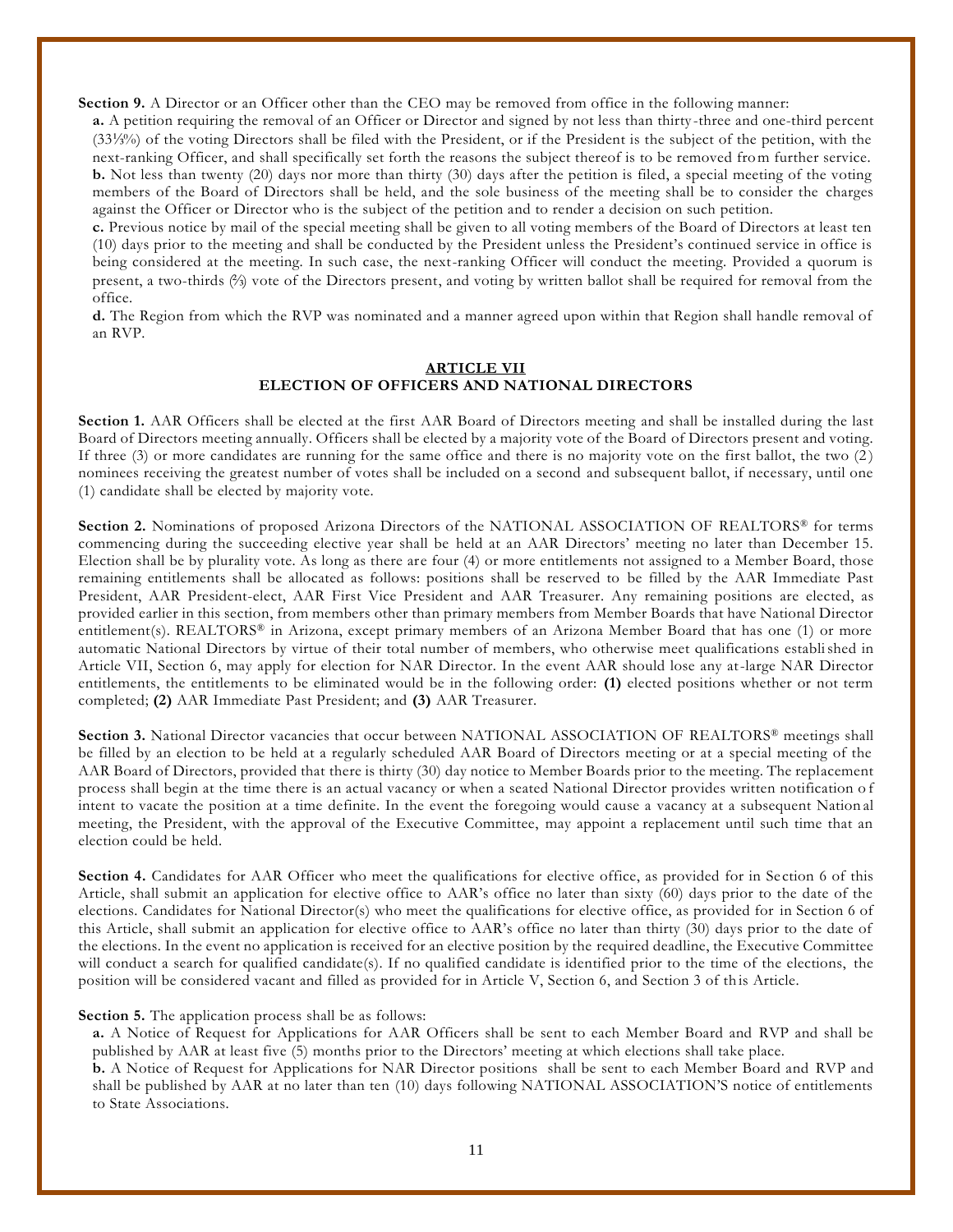**c.** Each candidate's application will be reviewed to verify candidates' compliance with position qualifications. RVP applications shall be verified by the respective Regional Nominating Committee and follow procedures as provided in Section 7 of this Article.

**d.** Any applicant for AAR Officer or National Director shall provide evidence of acceptance and qualification for the office. **e.** A candidate shall not make application for more than one (1) AAR Office but may also make application for National Director.

**Section 6.** The following minimum criteria shall be established for acceptability as nominees for AAR Officers or National Directors:

- a. Any nominee for AAR Officer or NAR Director shall be a REALTOR® or REALTOR-ASSOCIATE® member in good standing, **and**
- **b.** The nominee must display knowledge of the AAR Plan issues and objectives, **and**
- **c.** The nominee must have been an elected officer of his Member Board and have served in that capacity for at least one (1) year; **or**
- **d.** The nominee must have been an elected or appointed director of AAR and have served in that capacity for a minimum of one (1) year; **or**
- **e.** The nominee must have served at least one (1) year on the Executive Committee.

**Section 7.** The RVP from each Region shall be nominated by a Regional Nominating Committee comprised of one (1) member (which may be the: President, President-elect, Immediate Past President, or an appointee of the President) from each Member Board within the Region. Nominees for RVP must be nominated by a Member Board within their appropriate Region. An application containing the signature of the applicant's member board AE or President shall be submitted to the current RVP no later than ninety (90) days prior to the election date. The current RVP shall chair the Committee without voting rights, unless a vote is necessary to break a tie. Each Region's nominee shall be voted on by the AAR's Board of Directors at the first Directors' meeting. No nominations for RVP shall be accepted from the floor. If any Region does not submit a nominee for RVP for the following year or if the Board of Directors does not accept any nominee, the AAR President-elect shall have the authority to appoint a qualified RVP from the membership within the Region with the approval of the Board of Directors.

In the event the Regional Nominating Committee cannot reach a consensus in the selection of one (1) candidate for RVP, those candidates being considered shall be submitted to the Board of Directors for selection of that Region's RVP.

**Section 8.** AAR shall conspicuously display its report of qualified candidates for each elective office at least forty-eight (48) hours before the election is held. No nominations may be made from the floor.

#### **ARTICLE VIII**

#### **QUOTA DIRECTORS' ELIGIBILITY, ELECTION, INSTALLATION, TERM, VACANCIES**

**Section 1.** Any member in good standing shall be eligible to serve as a Director. The only exception is the person designated to represent an "outside" organization.

**Section 2.** The AAR President shall notify on or before April 1 annually each Member Board as to Quota Director Entitlements calculated pursuant to Article VI, Section 2. Member Boards shall choose their allotted Quota Director entitlements as provided for in their Association Bylaws and shall submit their names to AAR no later than October 1 annually . Member Board Presidents shall certify that entitlements were filled in accordance with the Member Board's Bylaw provisions. Quota Directors shall be installed in accordance with AAR's elective year.

**Section 3.** The Institute, Society and Council Chapters, the Association Executives and the large, medium and small firms shall select their allotted Directors and notify AAR no later than October 1 annually.

**Section 4.** Quota Directors shall serve for the AAR elective year. In the event of a resignation, the affected Member Board shall fill the vacancy in accordance with its Bylaws and shall notify AAR in writing at least ten (10) days prior to the meet ing at which the replacement will begin service.

#### **ARTICLE IX MEMBERSHIP MEETINGS**

**Section 1.** AAR shall not hold annual meetings of its members.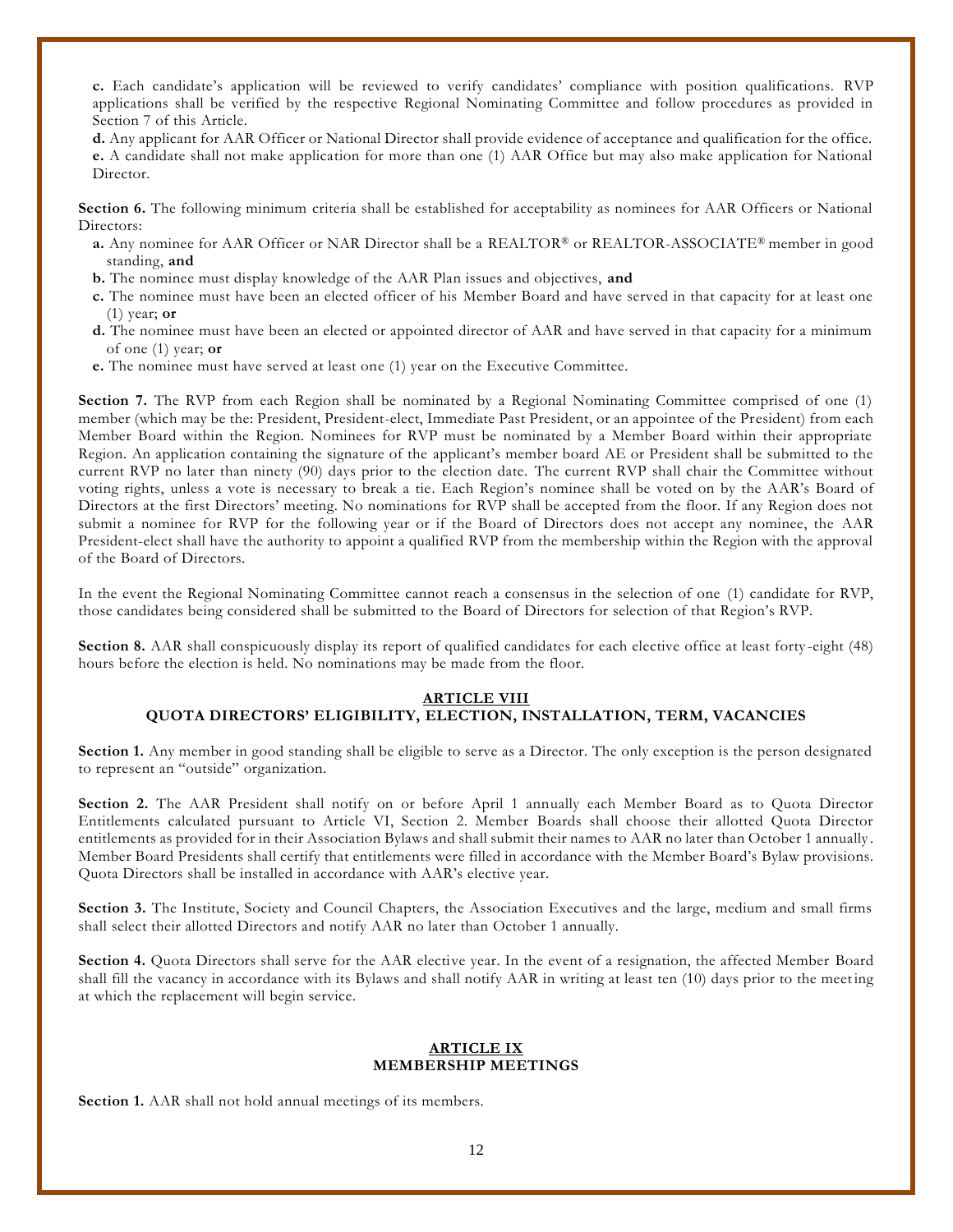**Section 2.** Special meetings of the members of AAR, as defined in Article II, Section 1 of these Bylaws, may be called by the Board of Directors, by the Executive Committee or by members having at least one-tenth  $(1/10)$  of the votes entitled to be cast at such meeting.

**Section 3.** Notices of special meetings of the members of AAR shall be in writing and shall state the place, day and hour of the meeting and the purpose or purposes for which the meeting has been called. Notices shall be mailed to memb ers, as their addresses appear in the records of AAR, not less than ten (10) nor more than fifty (50) days before the date of the meeting.

**Section 4.** At membership meetings **(i)** each Member Board shall be represented by its President or by another Board Member previously designated by the Member Board, and shall be entitled to cast one (1) vote for each Board Member in such Member Board. The number of votes to which a Member Board shall be entitled shall be equal to the number of its Board Members as shown on the records of the Association on the first day of the month preceding the month in which the meeting is held; and **(ii)** Individual Members may vote in person.

**Section 5.** Presidents of Member Boards, whose members constitute at least a majority of the members of AAR, or their duly appointed alternatives, shall constitute a quorum at any membership meeting.

#### **ARTICLE X COMMITTEES AND FORUMS**

**Section 1.** The Primary Committees will function as follows: **(1)** Determine programs and services to further AAR's vision within the Strategic Plan objectives; and **(2)** Provide funding for such programs and services within the approved Primary Committee's operating budget.

**Section 2.** The President, with cooperation of the President-elect, for their respective years in office, and with the approval of the Board of Directors, shall appoint the Primary Committee chair and vice chair to serve for one (1) year terms or until their successors are appointed and qualified. The Primary Committees of AAR shall be as follows:

Legislative and Political Affairs Risk Management Business Services and Technology Professional and Business Development

> **a.** Committees, task forces, or work groups of Primary Committees may be appointed by the Primary Committee Chair. Members of said Committees may be selected without limitation unless otherwise provided for in these Bylaws. The President shall be an ex-officio member of all Primary Committees.

> **b.** The Primary Committees shall have such duties and authority as stated in Sections 1 and 2 of this Article and as may be assigned to them by the President, Executive Committee, and/or Board of Directors from time to time.

**Section 3.** Standing Committees shall be appointed and governed as provided in Article X, Sections 4 through 8 of these Bylaws. Standing Committees shall be as follows:

 REALTORS® Issues Mobilization Professional Standards REALTORS® of Arizona Political Action Committee (RAPAC) Grievance

**Section 4.** At least fifty percent (50%) of the Primary Committee, work group, Standing Committee or task force members shall constitute a quorum.

**Section 5.** The Grievance Committee shall be governed by the AAR Professional Standards Policies and shall have at least nine (9) and no more than eighteen (18) members, including a Chair and Vice Chair. Members shall be appointed to serve staggered three (3) year terms. The Chair and Vice Chair should have each served a minimum of two (2) years on the Committee before serving in those capacities. Committee training requirements shall be established in AAR policies.

**Section 6.** The Professional Standards Committee shall be governed by the AAR Professional Standards Policies and shall be comprised of a pool of REALTORS ® referenced in the Statewide Professional Standards Agreement. Members shall be appointed to serve staggered three (3) year terms. The Chair and Vice Chair should each have served a minimum of two (2) years on the committee before serving in those capacities. Committee training requirements shall be established in AAR policies.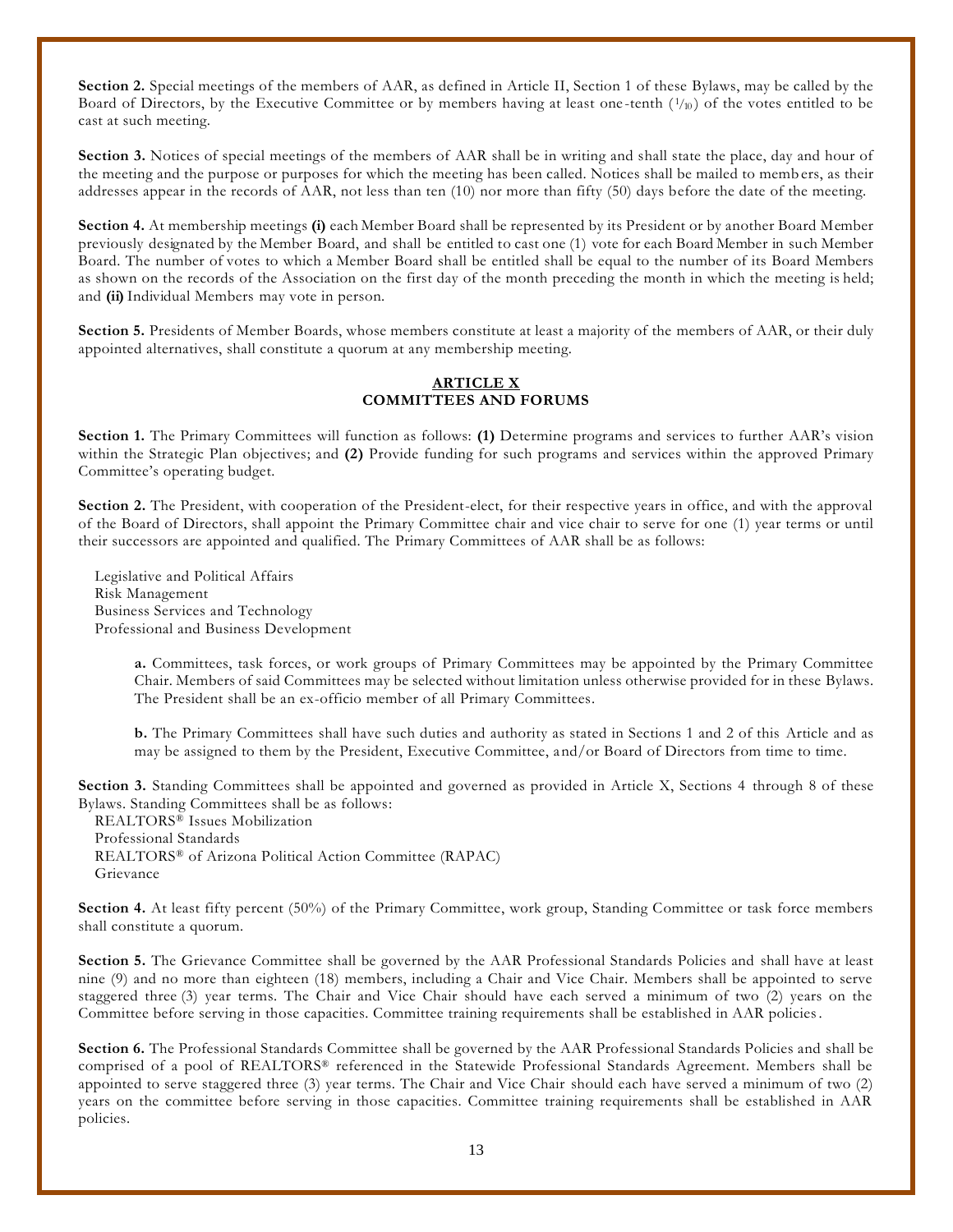Section 7. The REALTORS<sup>®</sup> Issues Mobilization Committee shall be governed by its Policies.

**Section 8.** The REALTORS® of Arizona Political Action Committee ("RAPAC") shall be governed by its Bylaws.

#### **ARTICLE XI FISCAL AND ELECTIVE YEAR**

**Section 1.** AAR's fiscal year shall be the calendar year.

**Section 2.** AAR's elective year shall be December 1 through November 30.

#### **ARTICLE XII CODE OF ETHICS**

**Section 1.** The *Code of Ethics* of the NATIONAL ASSOCIATION OF REALTORS®, is adopted as the *Code of Ethics* of the association and shall be considered a part of its Rules and Regulations and the Code of Ethics and the Rules and Regulations of the association shall, in the future, be deemed to be amended and changed whenever said *Code of Ethics* is amended or changed by the National Association.

#### **ARTICLE XIII PROFESSIONAL STANDARDS**

Section 1. Under certain circumstances, allegations of ethical violations and controversies concerning REALTORS<sup>®</sup> and REALTOR-ASSOCIATES® may be submitted to AAR by Member Boards. These situations shall be processed according to the *Code of Ethics* and Arbitration Manual of the NATIONAL ASSOCIATION OF REALTORS ®. This provision is not designed to relieve the Member Board of its primary responsibility in enforcing the *Code of Ethics* but is designed to provide a due process hearing in cases where unusual circumstances exist, unless the Member Board is a signatory to the Statewide Professional Standards Agreement. In this case the signatory Member Boards have delegated the enforcement of the *Code of Ethics,* the disciplining of members and the arbitration of disputes and procedures incident thereof to AAR.

Any REALTOR® member of the association may be disciplined by the Board of Directors for violations of these Bylaws, the Code of Ethics, or other duties of membership, after a hearing as described in the Code of Ethics and Arbitration Manual of the association, provided that the discipline imposed is consistent with the discipline authorized by the Professional Standards Committee of the NATIONAL ASSOCIATION OF REALTORS®, as set forth in the Code of Ethics and Arbitration Manual of the National Association.

**Section 2.** The responsibility of the association and of association members relating to the enforcement of the Code of Ethics, the disciplining of members, the arbitration of disputes, and the organization and procedures incident thereto shall be governed by the *Code of Ethics* and Arbitration Manual of the NATIONAL ASSOCIATION OF REALTORS®, as from time to time amended which by reference is made a part of these Bylaws.

**Section 3.** AAR shall require REALTORS® (Principals) and their firms to mediate otherwise arbitrable disputes pursuant to Article 17 of the Code of Ethics and be bound by any resulting agreement.

**Section 4.** Hearings held under the auspices of the Statewide Professional Standards Enfor cement Agreement shall be held, when possible, in a geographic area close to the Respondent's association.

**Section 5.** AAR may take disciplinary action against a member, including but not limited to, suspending or expelling a member from a Member Board and/or its MLS for a breach of membership duty resulting from a professional standards matter held under the auspices of AAR; including but not limited to, failure to pay arbitration fees, procedural review filing fees, ethics appeal fees, and/or failure to either pay the award or escrow the award pursuant to AAR Professional Standards policy and the *Code of Ethics* and Arbitration Manual.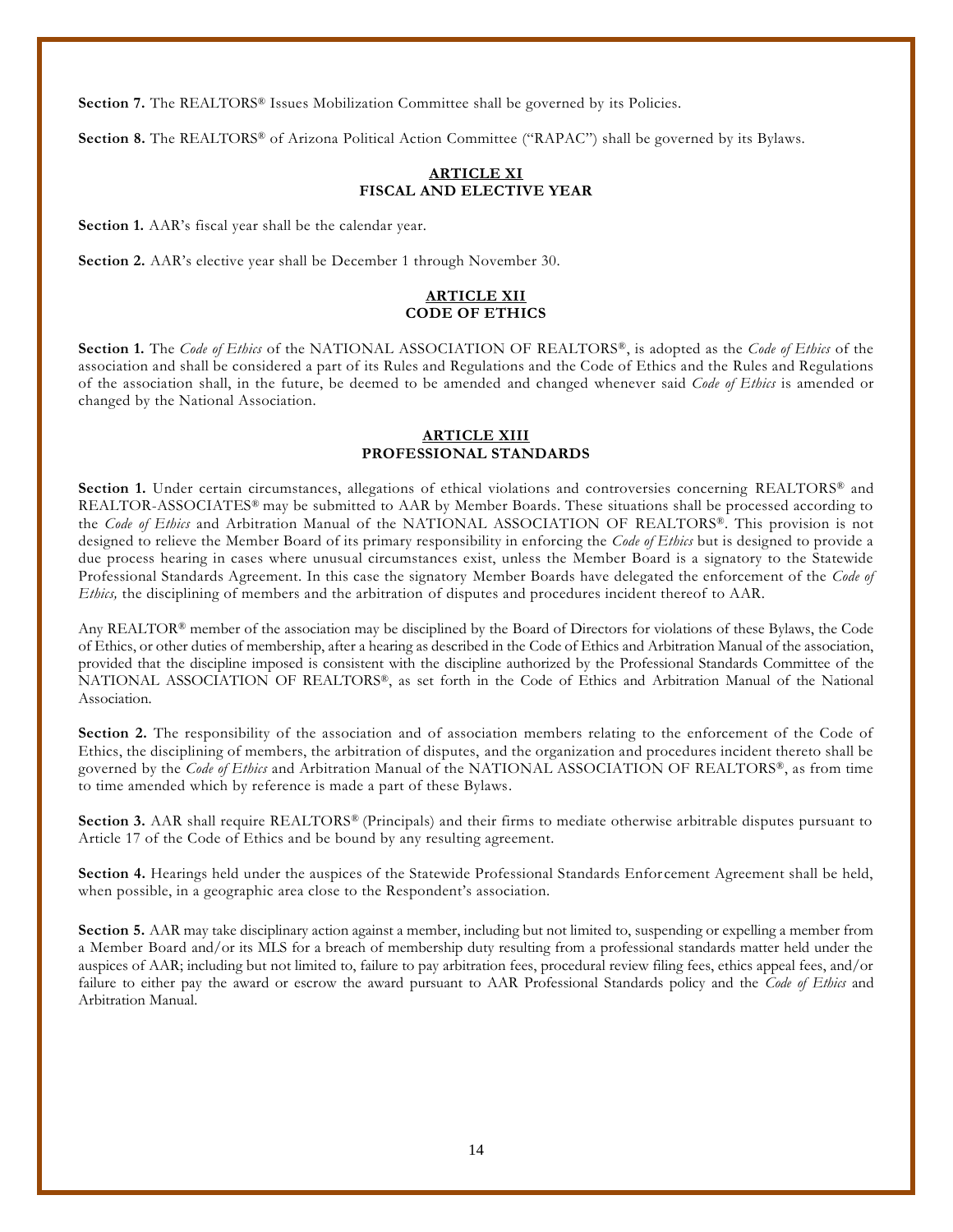#### **ARTICLE XIV USE OF THE TERMS REALTOR®, REALTORS® AND REALTORS-ASSOCIATE®**

Section 1. Use of the terms REALTOR®, REALTORS® and REALTOR-ASSOCIATE® by members shall, at all times, be subject to the provisions of the Constitution and Bylaws of the NATIONAL ASSOCIATION OF REALTORS® and the Rules and Regulations prescribed by its Board of Directors. The state association shall have authority to control, jointly and in full cooperation with the NATIONAL ASSOCIATION OF REALTORS®, use of the terms within those areas of the state not within the jurisdiction of a Member Board. Any misuse of the terms by members is a violation of a membership duty and may subject members to disciplinary action by the Board of Directors after a hearing as provided for in the association's *Code of Ethics* and Arbitration Manual. (Amended 5/2006).

**Section 2.** REALTOR® Members of the state association shall have the privilege of using the terms REALTOR®, REALTORS® in connection with their business so long as they remain REALTOR® Members in good standing. No other class of members shall have this privilege.

**Section 3.** A REALTOR® Member who is a principal of a real estate firm, partnership, or corporation may use the terms REALTOR<sup>®</sup> or REALTORS<sup>®</sup> only if all the principals of such firm, partnership, or corporation who are actively engaged in the real estate profession within the state or a state contiguous thereto are REALTOR® or Institute Affiliate Members.

**Section 4.** REALTOR® Associate Members of the state association shall have the right to use the term REALTOR-ASSOCIATE® so long as they remain REALTOR-ASSOCIATE® members in good standing and the REALTOR® Member with whom they are associated or by whom they are employed is also a REALTOR® Member in good standing.

**Section 5.** An Institute Affiliate Member shall not use the terms REALTOR®, REALTORS®, or REALTOR-ASSOCIATE® and shall not use the imprint of the emblem seal of the NATIONAL ASSOCIATION OF REALTORS®.

#### **ARTICLE XV RULES OF ORDER**

Section 1. The most recent edition of *Robert's Rules of Order* shall be recognized as the authority governing all meetings and conferences when not in conflict with AAR Bylaws.

#### **ARTICLE XVI AMENDMENTS**

**Section 1.** These Bylaws may be amended at any meeting of the Board of Directors by the affirmative vote of two -thirds (⅔) of the Directors present, provided that:

**a.** A quorum is present, and

**b.** The proposed amendment has been sent to each Director, in writing, no less than fifteen (15) days prior to the meeting.

**Section 2.** Amendments to these Bylaws affecting the admission or qualifications of active members, Associate Members and Institute Affiliate Members, the use of the terms REALTOR®, REALTORS ®, or REALTOR-ASSOCIATE®, *Code of Ethics*, Professional Standards, or any alterations in the territorial jurisdiction of a Member Board shall become effective upon the approval of the Board of Directors of the NATIONAL ASSOCIATION OF REALTORS ®.

#### **ARTICLE XVII DISTRIBUTION OF ASSETS**

**Section 1.** Upon the dissolution of AAR, the Board of Directors, after paying or making provision for the payment of all of the liabilities of AAR, shall distribute any remaining assets to the NATIONAL ASSOCIATION OF REALTORS®; provided, however, that said organization at the time qualifies under Section 501(c)(6) of the Internal Revenue Code, as amended, or within its discretion, to any other tax exempt organization or organizations that qualify under Section  $501(c)(6)$  or  $501(c)(3)$ of the Internal Revenue Code, as amended.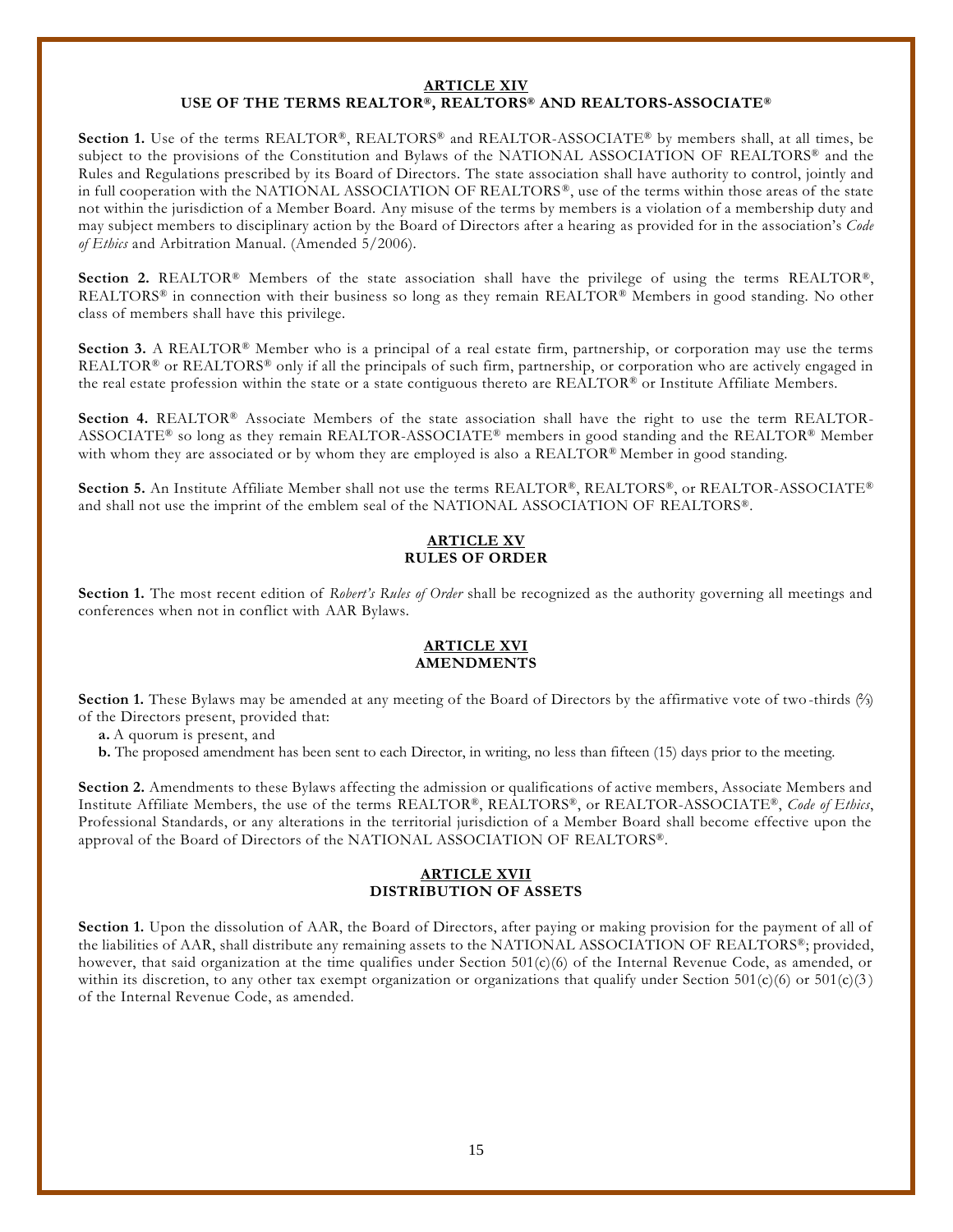# **POLICY STATEMENTS As of March 2018**

| CEO/INTERNAL 222 |  |
|------------------|--|
|                  |  |
|                  |  |
|                  |  |

# **ALPHABETICAL INDEX**

| BUDGET, AMENDMENTS TO APPROVED B.219                |
|-----------------------------------------------------|
|                                                     |
|                                                     |
|                                                     |
|                                                     |
| <b>CONTRACT BETWEEN BROKER AND</b>                  |
|                                                     |
|                                                     |
|                                                     |
|                                                     |
|                                                     |
|                                                     |
| ELECTRONIC TRANSACTION OF BUSINESS A.9 18           |
|                                                     |
| <b>ENDORSEMENTS &amp; NOMINATIONS OF CANDIDATES</b> |
|                                                     |
| <b>EXECUTIVE COMMITTEE ACCOUNTABILITY A.3  17</b>   |
|                                                     |
| FEDERAL POLITICAL COORDINATORS (FPCs) E.221         |
|                                                     |
|                                                     |
| <b>INSTRUCTOR EMPLOYMENT STATUS G.7  23</b>         |
| INVOCATIONS/INSPIRATIONAL MESSAGES A.14 18          |
|                                                     |
| <b>LEADERSHIP &amp; STAFF SELECTION</b>             |
|                                                     |

| NAR OFFICER CANDIDATE ASSISTANCE F.2 22         |  |
|-------------------------------------------------|--|
| NATIONAL DIRECTOR REIMBURSEMENT C.320           |  |
| NATIONAL MID-YEAR/LEGISLATIVE MEETING           |  |
|                                                 |  |
|                                                 |  |
| <b>OPERATING &amp; RESERVE FUNDS INVESTMENT</b> |  |
|                                                 |  |
| PRIMARY COMMITTEES, DEADLINES A.7 17            |  |
| PROFESSIONAL STANDARDS POLICY                   |  |
|                                                 |  |
| <b>SELECTION OF MEMBER BOARD CHIEF STAFF AS</b> |  |
|                                                 |  |
|                                                 |  |
|                                                 |  |
|                                                 |  |
| STAFF RELATIVES/LEADERSHIP POSITION G.6 22      |  |
|                                                 |  |
| STAFF TIME, RESPONSIBILITIES & WORKLOAD,        |  |
|                                                 |  |
|                                                 |  |
|                                                 |  |
| STRATEGIC PLANNING PROCESS: PLAN, VISION &      |  |
|                                                 |  |
|                                                 |  |
|                                                 |  |
|                                                 |  |
|                                                 |  |
|                                                 |  |
| <b>WORKGROUP/COMMITTEE APPOINTMENTS A.517</b>   |  |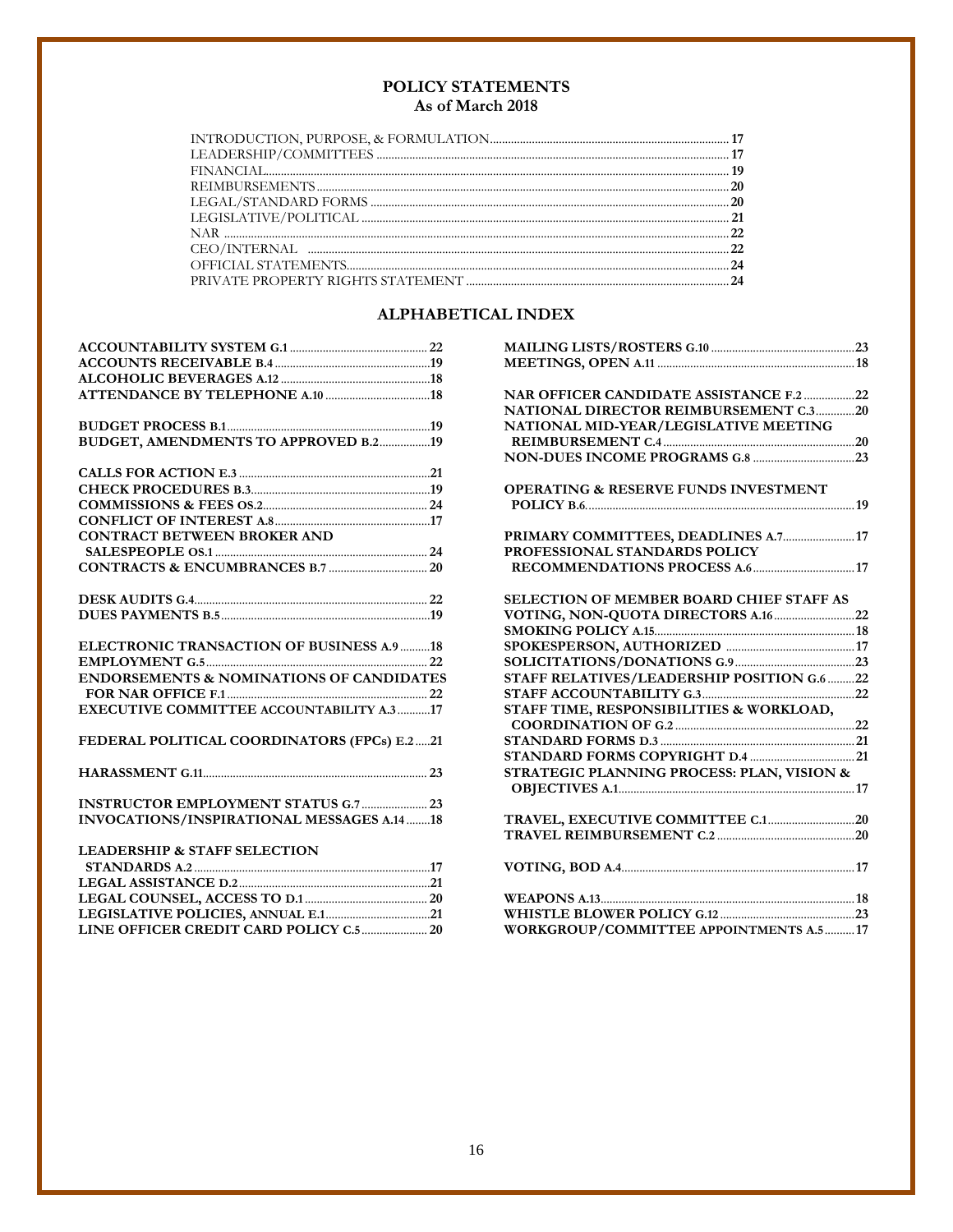#### **POLICY STATEMENTS (as of March 2018)**

#### **INTRODUCTION, PURPOSE, AND FORMULATION**

Policy statements are for the purpose of developing guidelines and standards for AAR's internal operations. Policy statements shall be approved by the Board of Directors, except for recommendations for professional standards policies, which may be approved by the Executive Committee.

#### **AUTHORIZED SPOKESPERSON**

The President and the CEO are the authorized spokespersons for AAR. No other individuals shall speak for AAR on matters affecting AAR or its membership as a whole except the Legislative Advocate on legislative matters without prior approval of the President or CEO.

# **A. LEADERSHIP/COMMITTEES**

#### **A.1 – STRATEGIC PLANNING PROCESS: PLAN, VISION AND OBJECTIVES**

The Planning work group shall update AAR's Strategic Plan at least every two (2) years and submit recommendations to the incoming Executive Committee. The Strategic Plan vision and objectives shall be the basis for all AAR programs, products, services and activities.

#### **A.2 – LEADERSHIP AND STAFF SELECTION STANDARDS**

The Executive Committee and the CEO shall be familiar with AAR's Strategic Plan. The Strategic Plan's vision and specific objectives shall be the primary standards against which the abilities and skills of staff and leadership at all levels of AAR shall be examined.

#### **A.3 – EXECUTIVE COMMITTEE ACCOUNTABILITY**

The Executive Committee shall continually evaluate its own performance to ensure that it is strategically focused. It shall monitor but avoid conducting the day-to-day AAR operations. It shall conduct business in a timely and honest fashion, and observe AAR's internal and external chain-of-command. The President shall assign a deadline for action to be completed, including votes cast in favor or opposition to a properly made motion in accordance with *Robert's Rules of Order*.

#### **A.4 – BOD VOTING**

Vote counts for officer and National Director elections shall not be given verbally; however, exact counts will be retained by AAR for thirty (30) days following the date of the election for review upon request by any AAR member.

# **A.5 – WORKGROUP/COMMITTEE APPOINTMENTS**

Appointments to AAR Work Groups or Committees other than Standing and Primary Committees shall be made on the following basis: appointments shall be made by the appropriate Primary Committee leadership; those appointed to groups with a specific purpose will serve until the group's goal is reached; those appointed to groups with an on-going purpose will be appointed for one (1) year terms to coincide with AAR's elective year. Members of both types of groups will be eligible for reappointment, as necessary and upon approval of the appropriate Primary Committee leadership.

#### **A.6 – PROFESSIONAL STANDARDS POLICY RECOMMENDATIONS PROCESS**

The Professional Standards and Grievance Committees are AAR Standing Committees and report through the Risk Management Primary Committee. However, any recommendations dealing with Professional Standards, Arbitration or Mediation procedure or policy from any assigned work group shall be noticed to the members of the Professional Standards and Grievance Committees for comment prior to consideration by the Risk Management Primary Committee.

#### **A.7 – PRIMARY COMMITTEES; DEADLINES**

AAR is focused on making decisions in a timely and diligent manner that are in the best interests of AAR and its members. To assist AAR with timely decision making, AAR's Primary Committee Chairmen shall assign a deadline for action to be completed, including votes cast in favor or opposition to a properly made motion in accordance with *Roberts Rules of Order*.

#### **A.8 – CONFLICT OF INTEREST**

Members of AAR's decision making bodies, including, but not limited to, the Executive Committee, Board of Directors, Primary Committees, workgroups and other committees (hereinafter "Committee/Director Members") should not use their position with AAR to further their private interests. Committee/Director Members should avoid placing themselves in situations where their personal interests may conflict with the interests of AAR and should at all times avoid the appearance of conflict of interest. AAR duties should be performed in good faith and for the benefit of AAR.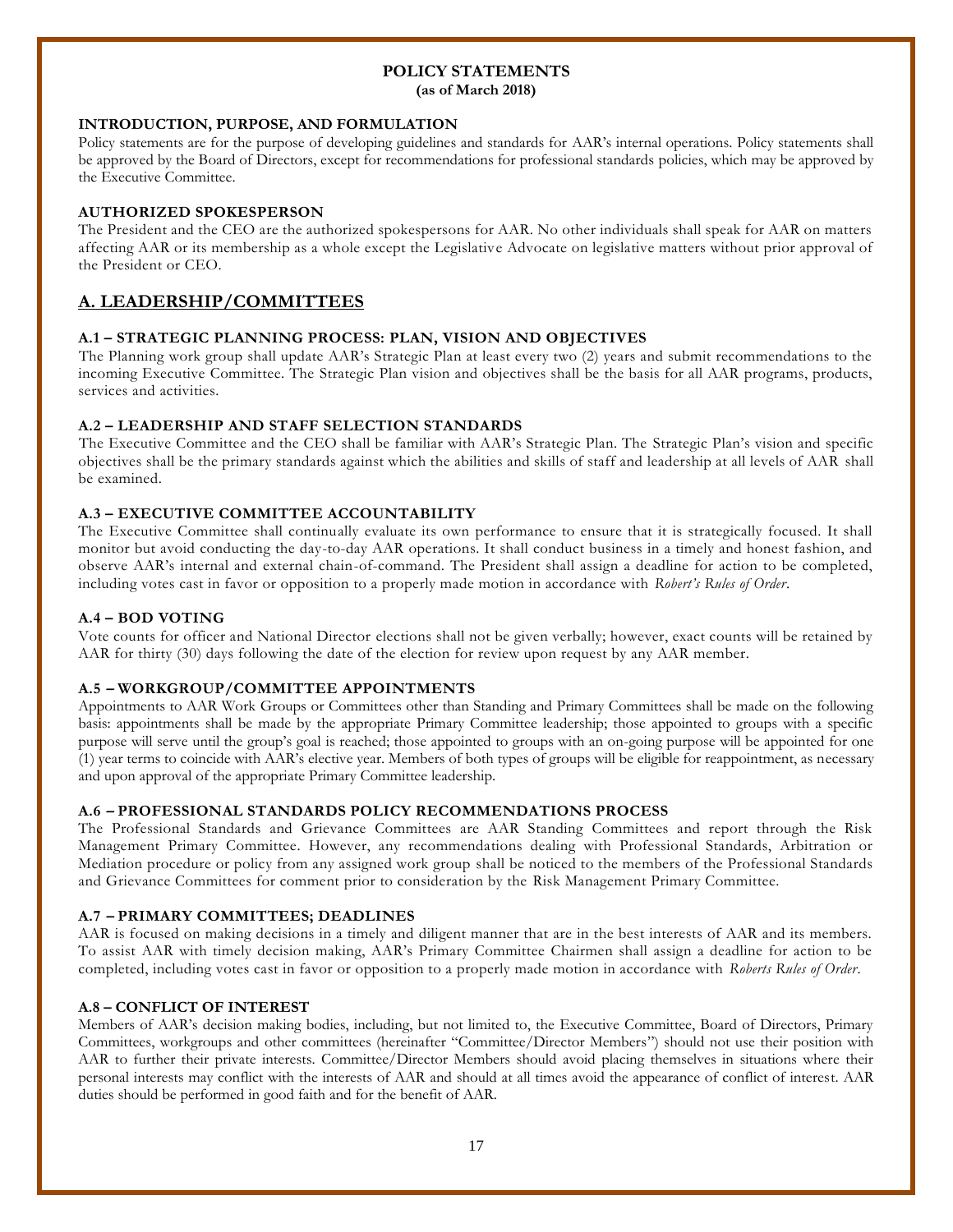Committee/Director Members will be considered to have a conflict of interest if the interest would constitute a conflicting interest pursuant to the Arizona Non-profit Corporation Act when:

- (1) the issue involves a business providing products or services to AAR in which the Committee/Director Member or a related person is a principal, partner or corporate officer, director, agent or employee.
- (2) the issue is one in which that Committee/Director Member or a related person has a beneficial interest involving money, employment, investments, credit or contractual rights or is so closely linked to a transaction of such financial significance to the Committee/Director or a related person that the interest would reasonably be expected to exert an influence on the Committee/Director's judgment if called on to vote on the transaction. "Related person" shall have the same meaning as defined in the Arizona Non-profit Corporation Act.

Committee/Director Members with a conflict of interest shall immediately disclose the existence and the nature of the conflict at the outset of any discussions by a decision making body pertaining to the issue as well as all facts reasonably material to a judgment about an issue. Such Committee/Director Members may not participate in the discussion relating to that issue other than to respond to questions asked of them by other Committee/Director Members of the body. Committee/Director Members with a conflict of interest may not vote on any issue in which they have a conflict of interest, and should not be present when the vote on the issue is taken.

# **A.9 – ELECTRONIC TRANSACTION OF BUSINESS**

To the fullest extent permitted by law, the Board of Directors, Executive Committee, Primary Committees and workgroups may conduct business by electronic means.

#### **A.10 – ATTENDANCE BY TELEPHONE**

Members of a committee or workgroup may participate in any meeting through the use of a conference telephone or similar communications equipment by means of which all persons participating in the meeting can hear each other. Such participation shall be at the discretion of the Chair and shall constitute presence at the meeting.

#### **A.11 – OPEN MEETINGS**

With the exception of the Grievance Committee and RAPAC, all AAR Standing and Primary Committee meetings shall be open to any members who wish to attend. No meetings shall be electronically recorded without the consent of the Chair and concurrence of two-thirds (⅔) of the members of the assembly

#### **A.12 – ALCOHOLIC BEVERAGES**

AAR will not provide alcoholic beverages in the AAR Suite or room at State meetings and National meetings. Alcohol will be served only at supervised cash bar or limited "host" drink functions.

#### **A.13 – WEAPONS**

No person shall bring any firearm or other weapon, or any other article or instrument that could reasonably be deemed dangerous or harmful, into any AAR meeting.

#### **A.14 – INVOCATIONS/INSPIRATIONAL MESSAGES**

It is suggested that invocations or inspirational messages at any AAR activities be nonsectarian and non-exclusive of any groups.

#### **A.15 – SMOKING POLICY**

There will be no smoking at any education events, business meetings, and social functions.

#### **A.16 – SELECTION OF MEMBER BOARD CHIEF STAFF AS VOTING, NON-QUOTA AAR DIRECTORS**

The following process shall be utilized for the selection of member board chief staff as voting, non -quota AAR directors pursuant AAR's Bylaws, Policies and Official Statements Article VI, Section 3(F):

Each eligible member board chief staff officer ("AEs") will have their names entered in a drawing. The two (2) AEs who served on the Board of Directors the previous year will not be included in the drawing and their names will be withheld from the drawing for three (3) years following their year of servic e. Additionally, the AE selected as the AE representative on the Executive Committee for that year will not be placed in the drawing, but will be serving as an ex -officio director.

The following drawing process will be used:

- (i) AEs of associations with one (1) director entitlement will be placed together with one (1) name drawn.
- (ii) AEs of associations with two (2) or more director entitlements will be placed together with one (1) name drawn.

The selected AEs will be notified. If they do not accept a position on the Board of Directors, another drawing will be held for that position.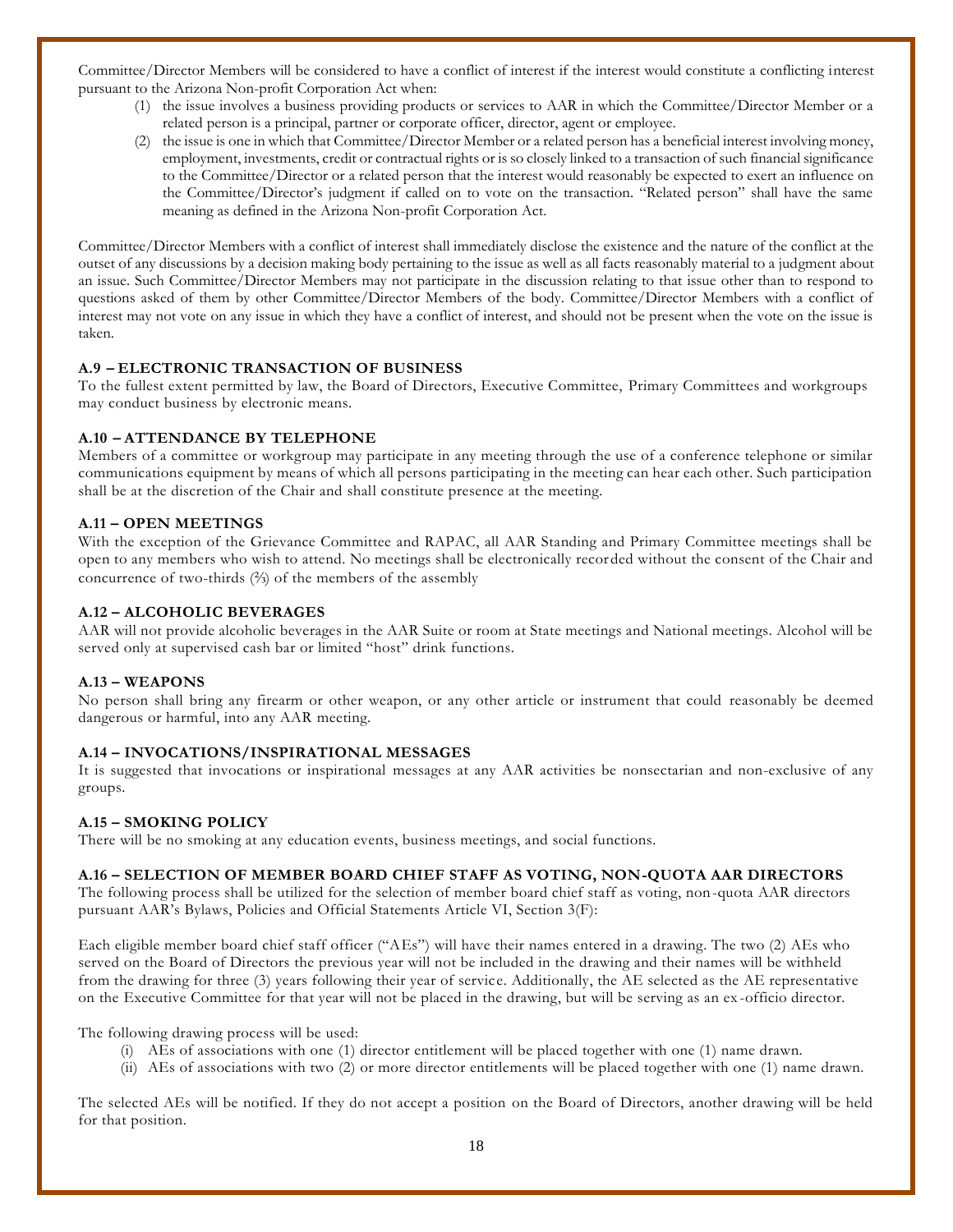# **B. FINANCIAL**

#### **B.1 – BUDGET PROCESS**

The objectives of the Strategic Plan shall provide the primary basis upon which the Executive Committee shall make recommendations with regard to Primary Committee Business Plans and the annual budget. The Executive Committee which will be in office during the fiscal year for which the budget is being prepared will prepare budget recommendations.

#### **B.2 – AMENDMENTS TO APPROVED BUDGET; REALLOCATION FLEXIBILITY**

Proposals to amend the AAR approved budget shall be submitted to the Executive Committee for approval. The Executive Committee may, on its own authority, approve aggregate budget amendments up to two and one -half percent (2.5%) of the approved annual budget.

The Executive Committee shall act as the finance committee and may reallocate approved, but unutilized expense(s) to be used for another program(s), product(s) and expense(s). Reallocations of approved, but unutilized expense(s) by the Executiv e Committee shall be reported to the Board of Directors at their next scheduled meeting

#### **B.3 – CHECK PROCEDURES**

There shall be two (2) signers on any AAR accounts and accounts for which AAR is administratively responsible. Only prenumbered check stock shall be utilized and checks shall be issued in sequence. Checks shall be made payable only to the designated payee listed on the back-up documentation, which has been approved by the CEO and/or area primary committee staff liaison. The use of signature stamps on checks and backup documentation shall be prohibited. All checks shall be submitted to the CEO for review and signature. In the absence of the CEO, checks may be reviewed and signed by the secondary account signer with prior authorization by the CEO. When not in use, all checks shall be stored in a locked secure location accessible only to CEO and accounting staff authorized by the CEO.

#### **B.4 – ACCOUNTS RECEIVABLE**

All accounts receivable are due and payable within ten (10) days of receipt by debtor. After thirty (30) days, all unpaid acc ounts receivable shall bear an interest of one and one-half percent (1.5%) per month of the unpaid balance. Accounts receivable ninety (90) days or more delinquent shall be turned over for collection. If an AAR member's account receivable is ninety (90) days or more delinquent, said membership may be suspended or terminated by a two-thirds (⅔) vote of the Executive Committee in attendance at a scheduled meeting. Said member shall be noticed in writing no later than ten (10) days prior to the meeting at which such action will be considered.

Any unpaid obligations due as a result of an ethics or arbitration proceeding and resulting in suspension or termination of membership shall cause the membership of the affected member to be suspended or terminated at AAR and any Member Board signatory to the Statewide Professional Standards Enforcement Agreement to which the member belongs

#### **B.5 – DUES PAYMENTS**

AAR shall generate all direct member and secondary member invoices no later than December 1<sup>st</sup> of each year. Membership dues are due in full by January 1st of each year. Partial payments will not be accepted. AAR shall assess a \$25 late fee on all dues payments made after January 15<sup>th</sup>. An additional late fee of \$30 shall be assessed on all dues payments made after February 15<sup>th</sup> of each year. Any membership account outstanding as of March 31<sup>st</sup> shall be deactivated. Once a membership account has been deactivated for nonpayment of dues, a \$50 reinstatement fee shall be assessed in addition to the \$55 late fees to reinstate active membership. There shall be no refund of AAR dues paid.

#### **B.6 – OPERATING AND RESERVE FUNDS INVESTMENT POLICY**

All AAR Funds not immediately required shall be invested by the CEO and Controller at the direction of the Treasurer and Executive Committee. Permitted investments shall include: Obligations of the US Treasury; obligations of an agency of the US Government; obligations of and obligations fully guaranteed by any of the fifty (50) states of the United States of Americ a; Auction Preferred Stock (APS) and/or Auction Rate Certificates (ARC) and/or Variable Rate Demand Obligations (VRDO) and corporate bonds with an investment grade rating by a nationally recognized rating service . Funds invested in certificates of deposit shall not exceed the total amount insured, including interest earned to maturity, so that a guarantee is made of return of principal and interest.

With the approval of the Executive Committee, permitted investments shall also include up to twenty percent (20%) of the Capital Reserve, up to twenty percent (20%) of the Strategic Initiatives Reserve and up to twenty percent (20%) of the Issues Mobilization Fund in long term growth assets with equity exposure (such as stocks, stock mutual funds and exchange traded funds). The Capital Reserve, Strategic Initiatives Reserve and the Issues Mobilization Fund shall be analyzed annually taking into consideration past disbursements and anticipated future disbursements. Up to twenty percent (20%) of the funds in these accounts that are deemed not to be needed for their intended purpose for a period of five (5) years or greater shall be eligible to be invested in long term growth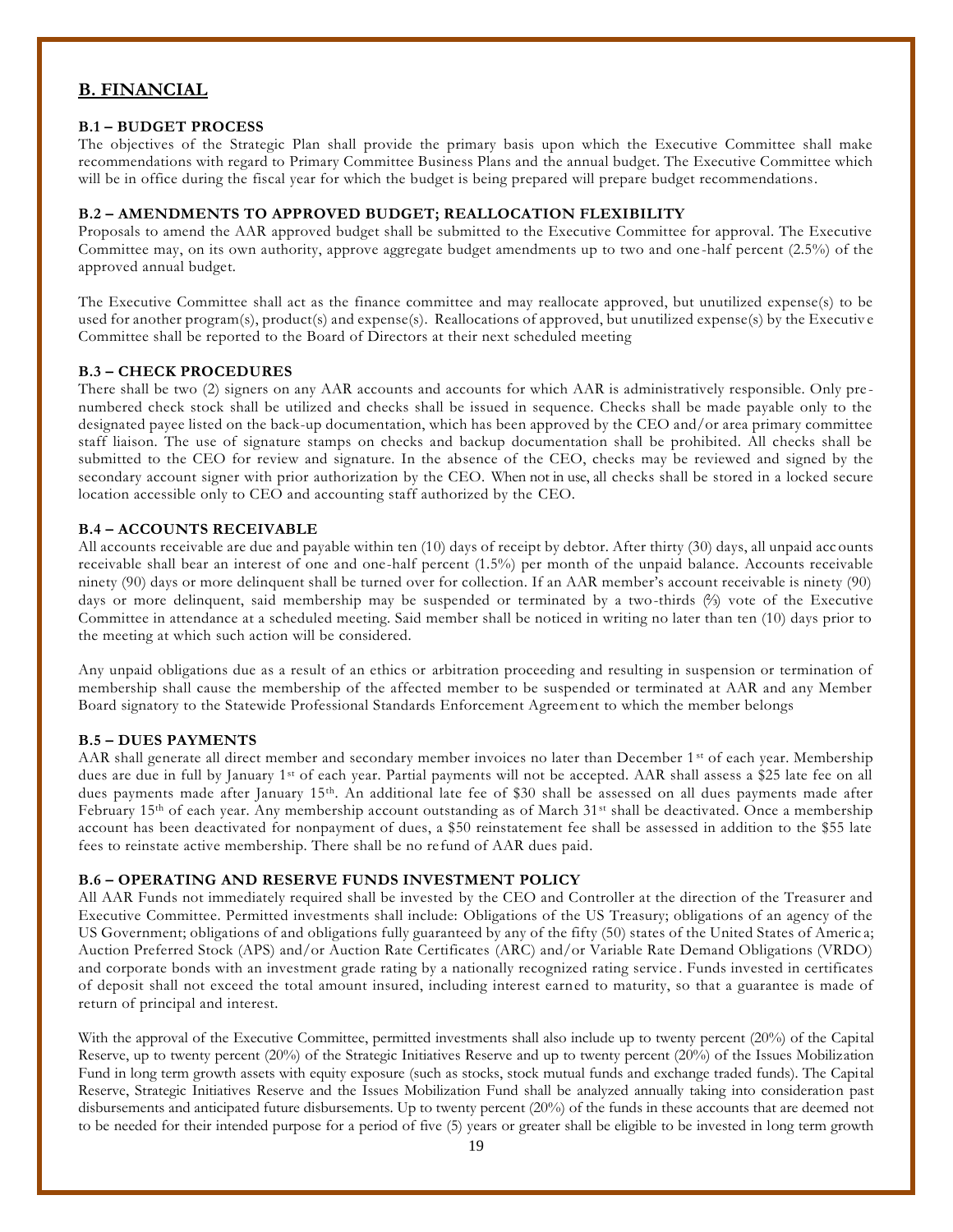assets with equity exposure. All investments in long term growth assets with equity exposure shall be reported to the Board of Directors at the next scheduled meeting.

#### **B.7 – CONTRACTS AND ENCUMBRANCES**

The President and/or CEO shall be the only individual(s) authorized to enter into contracts or agreements which incur financial or other liabilities to AAR. All contracts not authorized through action of the Executive Committee, Board of Directors or through the budgeting process in excess of ten thousand dollars (\$10,000) shall be presented to the Executive Committee for approval prior to execution.

# **C. REIMBURSEMENTS**

### **C.1 –EXECUTIVE COMMITTEE TRAVEL**

Members of the Executive Committee who travel more than fifty (50) miles one way to attend Executive Committee meetings shall be reimbursed at the IRS-approved rate per mile for full roundtrip mileage, or actual coach air fare, when approved by the President. Lodging and expenses shall be paid for AAR state meetings.

#### **C.2 – TRAVEL REIMBURSEMENT**

All claims for travel reimbursement from individuals authorized to receive reimbursement shall be submitted to AAR within thirty (30) days from the time the expense was incurred. Authorized transportation shall be reimbursed on the basis of roundtrip mileage at IRS-approved rate or actual coach air fare. Authorized expenses for National meetings shall be reimbursed at the approved rate for the actual day(s) of the meeting plus one (1) additional day. Authorized in -state expenses shall be reimbursed at an approved rate for actual days on AAR business

#### **C.3 – NATIONAL DIRECTOR REIMBURSEMENT**

National Directors eligible for expense reimbursement shall be those elected or appointed to fill entitlements other than tho se entitlements assigned Member Board and specifically representing franchise and/or large firm entitlements, as designated by the NATIONAL ASSOCIATION OF REALTORS®, and who are not otherwise reimbursed. Authorized reimbursement for National Directors to attend National meetings is contingent upon their attending the Member and Directors Forum, AAR Caucus (if any), the Rocky Mountain Regional Caucus and all meetings of the National Board of Directors at each National meeting. Any exceptions shall be approved at the President's discretion.

#### **C.4 – NATIONAL MID-YEAR/LEGISLATIVE MEETING REIMBURSEMENT**

The Federal Political Coordinators ("FPCs") shall be reimbursed for travel expenses to attend the NAR Mid-Year/ Legislative Meetings an amount to be established by the Board of Directors annually. Officers/NAR Directors reimbursement is contingent upon their attendance at the AAR Caucus, any Congressional Briefings and appropriate Hill visitations. Any exceptions shall be determined by the Executive Committee.

#### **C.5 – LINE OFFICER CREDIT CARD POLICY**

AAR line officers may request a corporate credit card but must complete and return the Corporate Credit Card Declaration prior to obtaining and using the card. AAR corporate credit cards will be issued with a maximum \$5,000 credit limit per individual. The AAR corporate credit card may be used for travel expenditures that are frequently incurred in the normal course of his or her duties with the Association. This includes, but is not limited to, hotel expenditures, airfare, meals, registration costs, etc. Should the corporate credit card be used inadvertently for personal expenditures, AAR reserves the right to recoup the associated costs from the named cardholder within 30 days from the statement date. Individuals may not use the corporate credit card to obtain cash advances, checks, or electronic cash transfers as this type of activity is strictly prohibited. Misuse of any kind will result in cancellation of the card and revocation of all corporate credit card privileges.

All AAR corporate credit card expenditures must be reconciled at the end of each month. AAR staff will email each cardholder a list of charges incurred during the month. **The cardholder is responsible for verifying that all charges listed are valid, identifying the event the charge is associated with, and submitting the corresponding receipts to the Accounting department within 5 days of receiving the list. Repetitive non-conformance to this policy will result in cancellation of the card and the loss of all corporate credit card privileges.**

Should a card become lost, stolen, or incur any fraudulent activity it must be reported immediately to the CEO or Controller. A new corporate card will be issued to the cardholder once a claim has been made with the bank.

# **D. LEGAL/STANDARD FORMS**

#### **D.1 – ACCESS TO LEGAL COUNSEL**

The AAR General Counsel and Associate Counsel provide support to AAR's CEO, Executive Committee, Board of Directors, and Primary Committees. Legal support to Member Boards and/or members is prohibited unless approved by the CEO.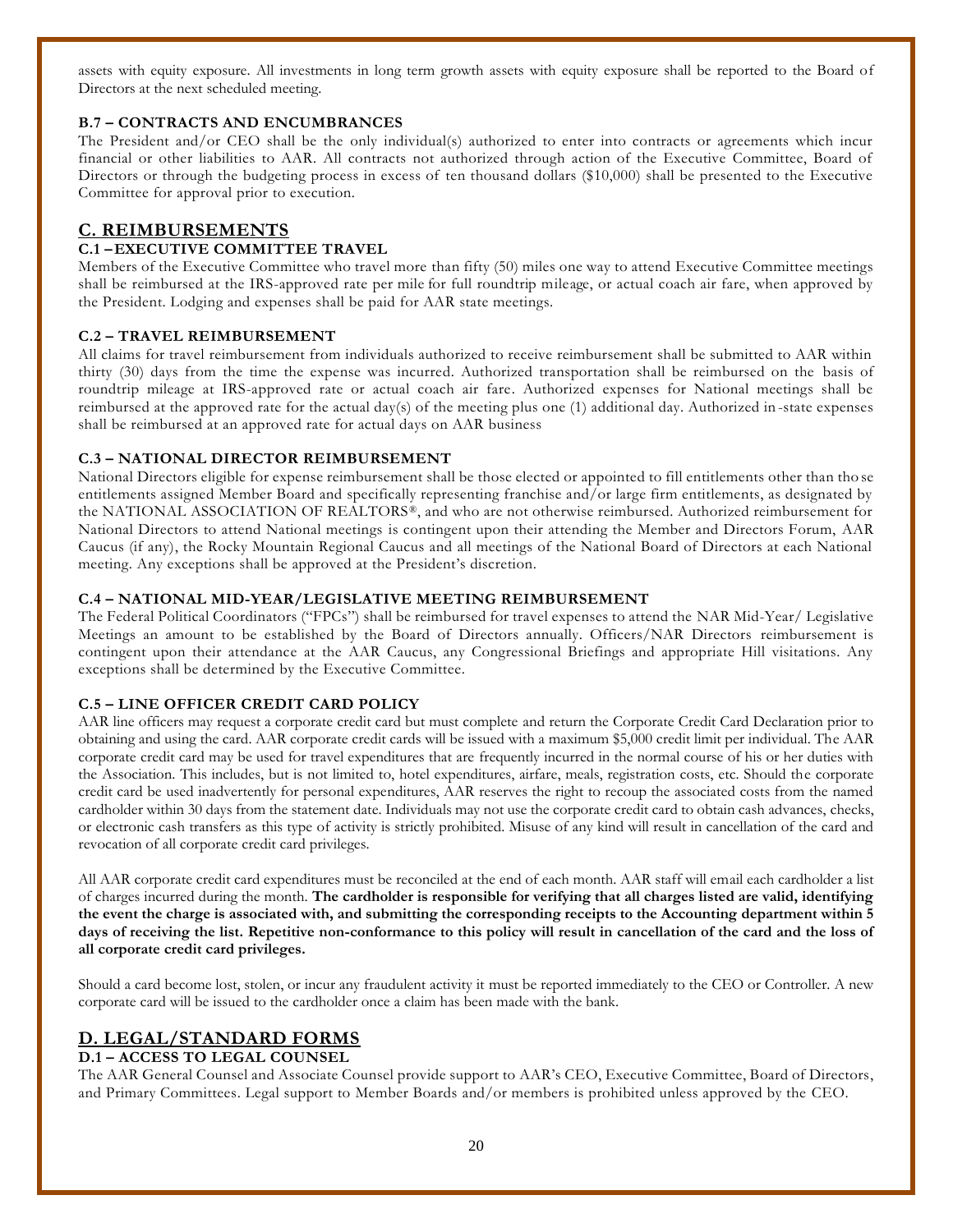#### **D.2 – LEGAL ASSISTANCE**

One of the purposes of the Operating Reserve fund is to provide legal assistance to Boards and/or REALTORS® where litigation arises that can affect other REALTORS®, Member Boards or AAR. In such instances, funds may be used to defray costs and legal fees involved in such litigation. In addition, funds may be used for any litigation involving AAR including covering the deductible amount of AAR's errors and omissions coverage. No funds may be allocated or utilized to pay or apply to any judgment rendered against any party other than AAR for the payment of damages or fines.

Any request for legal assistance by a REALTOR® must be first supported by his Member Board. All requests, whether from a REALTOR® or a Member Board, must be submitted in writing to the CEO, setting forth the purpose of the request in as much detail as possible prior to any action being undertaken.

The Executive Committee, with AAR General Counsel present, shall hear and decide on all requests for legal assistance. No funds may be expended without the Executive Committee making determination that the matter is of such nature as to adversely affect real estate licensees and/or private property rights within the state of Arizona. The Executive Committee may decide that all costs and legal fees, or a portion thereof, be paid from the Reserve Fund.

The President shall, at the next meeting of the Board of Directors, following a commitment for the use of funds for legal assistance, report to the Directors as to the amount of monies committed or expended. The President shall not discuss at a regular Directors' meeting the nature of the individual case, the REALTOR ® or the Member Board involved. Any Director may, however, review the file on the matter at AAR in the presence of the CEO.

In the event any REALTOR® or Member Board is dissatisfied with the action of the Executive Committee with regard to his or its request, the REALTOR® or Member Board may appear before the Board of Directors and a two-thirds (⅔) vote of the Board of Directors present and voting may reverse or amend the action of the Executive Committee.

#### **D.3 – STANDARD FORMS**

The Executive Committee or Board of Directors shall approve all form content and format, new or revised, prior to distribution for member use. Prior to substantive revision of any existing form being released, the revised form shall be circulated for comment from experts in the field, all Member Boards, and any appropriate Institutes, Societies or Councils. New or revised forms shall be released on or about February 1, June 1 and October 1 unless law or regulation mandates earlier release.

AAR grants permission to each of its Member Boards to use the AAR member benefit electronic forms software to print each of AAR's standard forms provided that the Member Board executes a license agreement with AAR setting forth the terms and conditions of such agreement.

#### **D.4 – STANDARD FORMS COPYRIGHT**

Those who alter AAR's forms or sell or attempt to sell unauthorized copies of AAR forms will be vigorously pursued for violation of copyright law.

# **E. LEGISLATIVE/POLITICAL**

#### **E.1 – ANNUAL LEGISLATIVE POLICIES**

The Legislative and Political Affairs Primary Committee is responsible to recommend subsequent year's legislative policies to the Board of Directors for approval. The Primary Committee may use any means to obtain member input; however, the Primary Committee, by its own motion(s), will present the final recommended Legislative Policies to the Executive Committee for its recommendation to the Board of Directors.

#### **E.2 – FEDERAL POLITICAL COORDINATORS (FPC)**

FPC appointments and alternates shall be recommended by the incoming state association president in accordance with the National Association of REALTORS® established process for Federal Political Coordinator (FPC) nomination and changes. FPC term of appointment shall coincide with term of the applicable U.S. Representative or for one-half  $\binom{1}{2}$  the term of the applicable U.S. Senator.

#### **E.3 – CALLS FOR ACTION**

The Chair of the Legislative and Political Affairs Primary Committee, or Legislative Committee, or the President are the sole authorities for issuing a Call for Action**.**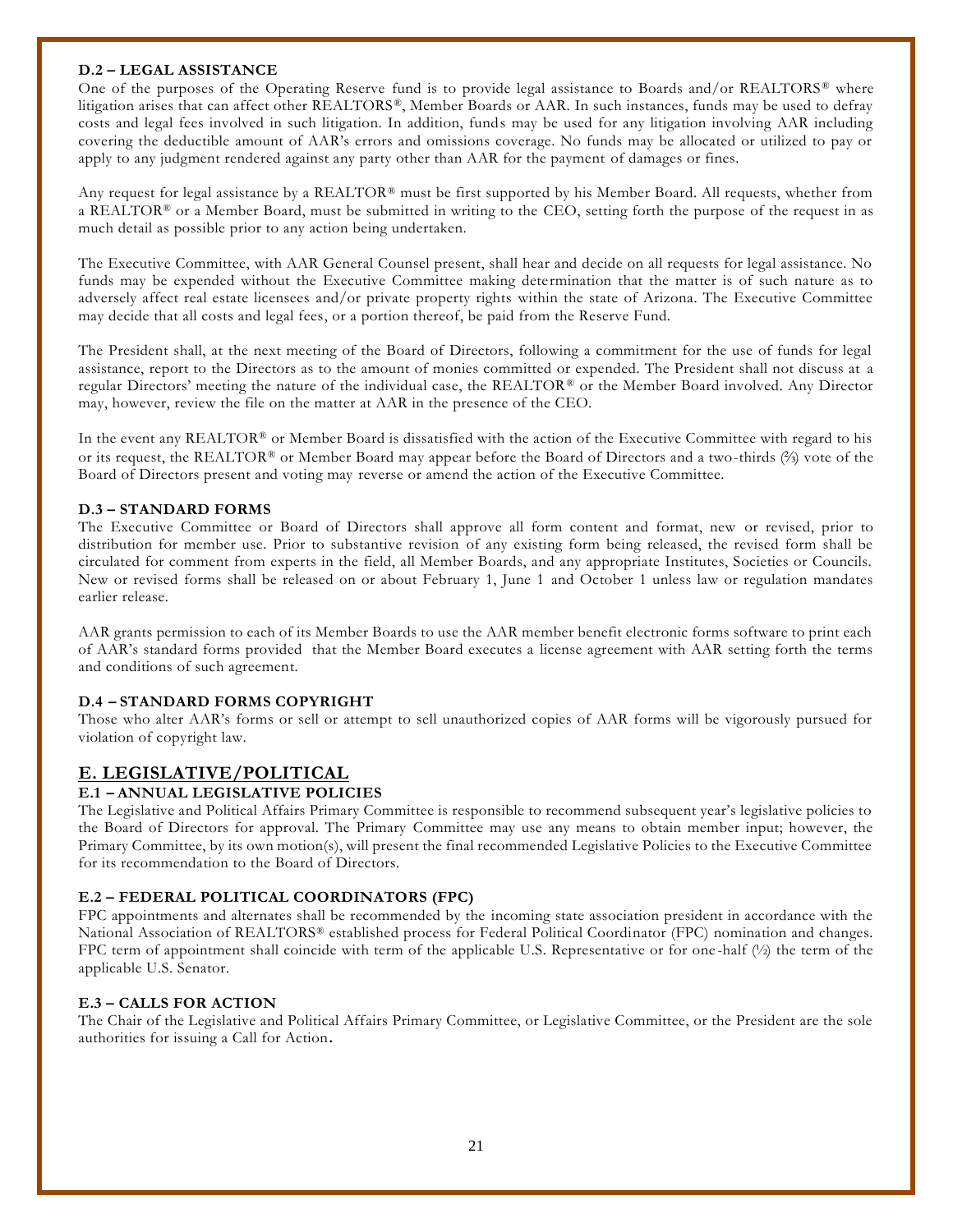# **F. NAR**

#### **F.1 – ENDORSEMENTS AND NOMINATIONS OF CANDIDATES FOR NAR POSITIONS**

The President, President-elect, First Vice President and AAR National Directors, by majority vote, shall have the authority to endorse candidates for NAR officer/position from states other than Arizona on behalf of AAR and shall do so in a timely manner that will provide maximum benefit to and for AAR.

The Executive Committee and AAR National Directors, by majority vote, shall have the authority to select and endorse candidates from Arizona to seek NAR officer/positions to include NAR Treasurer, NAR First Vice President, NAR Regional Vice President and/or member of the NAR Nominating Committee representing NAR Region 11.

# **F.2 – NAR OFFICER CANDIDATE ASSISTANCE**

The Association shall assist an Arizona or Region 11 REALTOR® who gains AAR support as provided in AAR Policy seeking one of the following NAR officer positions:

- AAR member seeking NAR Regional Vice President, Region 11.
- AAR or Region 11 member seeking NAR Treasurer or higher position.

Member must be an "official candidate" per NAR or Region 11 Nominating process. The maximum aggregate assistance per office sought shall be:

- o AAR member seeking NAR Regional Vice President, Region 11 up to \$15,000
- o AAR member seeking NAR Treasurer or higher position up to \$150,000
- o Region 11 member seeking NAR Treasurer or higher position- up to \$20,000

If an Arizona member is officially designated NAR Regional Vice President by Region 11 selection process and is not serving as an NAR Director, assistance for attending NAR meetings shall be provided as outlined in Policy *P.5* until the year the member serves as NAR Regional Vice President. Said member shall receive assistance for attending the Region 11 Conference until the year he officially serves.

# **G. CEO/INTERNAL**

### **G.1 – ACCOUNTABILITY SYSTEM**

Written job standards and expectations for the CEO shall be prepared by the Executive Committee officers annually at the time of the CEO's performance review.

#### **G.2 – COORDINATION OF STAFF TIME, RESPONSIBILITIES AND WORKLOAD**

All AAR staff is directly responsible to the CEO. Any requests for staff time other than normal staff liaison functions shall be coordinated through the CEO.

#### **G.3 – STAFF ACCOUNTABILITY**

The CEO shall prepare, in concert with each employee, annual job standards and expectations for each program, product, service and activity, based on the Strategic Plan and one (1) year plan of work. These will be the primary standards against which employee performance is measured.

#### **G.4 – DESK AUDITS**

The CEO shall perform compensation studies of all AAR staff positions at least every five (5) years.

#### **G.5 – EMPLOYMENT**

AAR shall not employ more than one (1) member of the same immediate family at any time .

#### **G.6 – STAFF RELATIVES IN LEADERSHIP POSITIONS**

Family members of staff shall not be eligible to serve on the Executive Committee or hold Chair or Vice Chair position(s) on AAR Primary Committees, committees, forums, networks or task forces. If such a re lationship develops at the time a member is serving in any of said leadership positions either the leadership position or staff position must result in a resignation.

**NOTE:** Family member is defined as:

- **a.** A natural or adopted son or daughter of the staff member or a descendent of either.
- **b.** A stepson or stepdaughter of the staff member.
- **c.** The father or mother of the staff member or an ancestor of either.
- **d.** A stepfather or stepmother of the staff member.
- **e.** A son-in-law, daughter-in-law, father-in-law or mother-in-law of the staff member.

This policy includes spouse in definition of family members.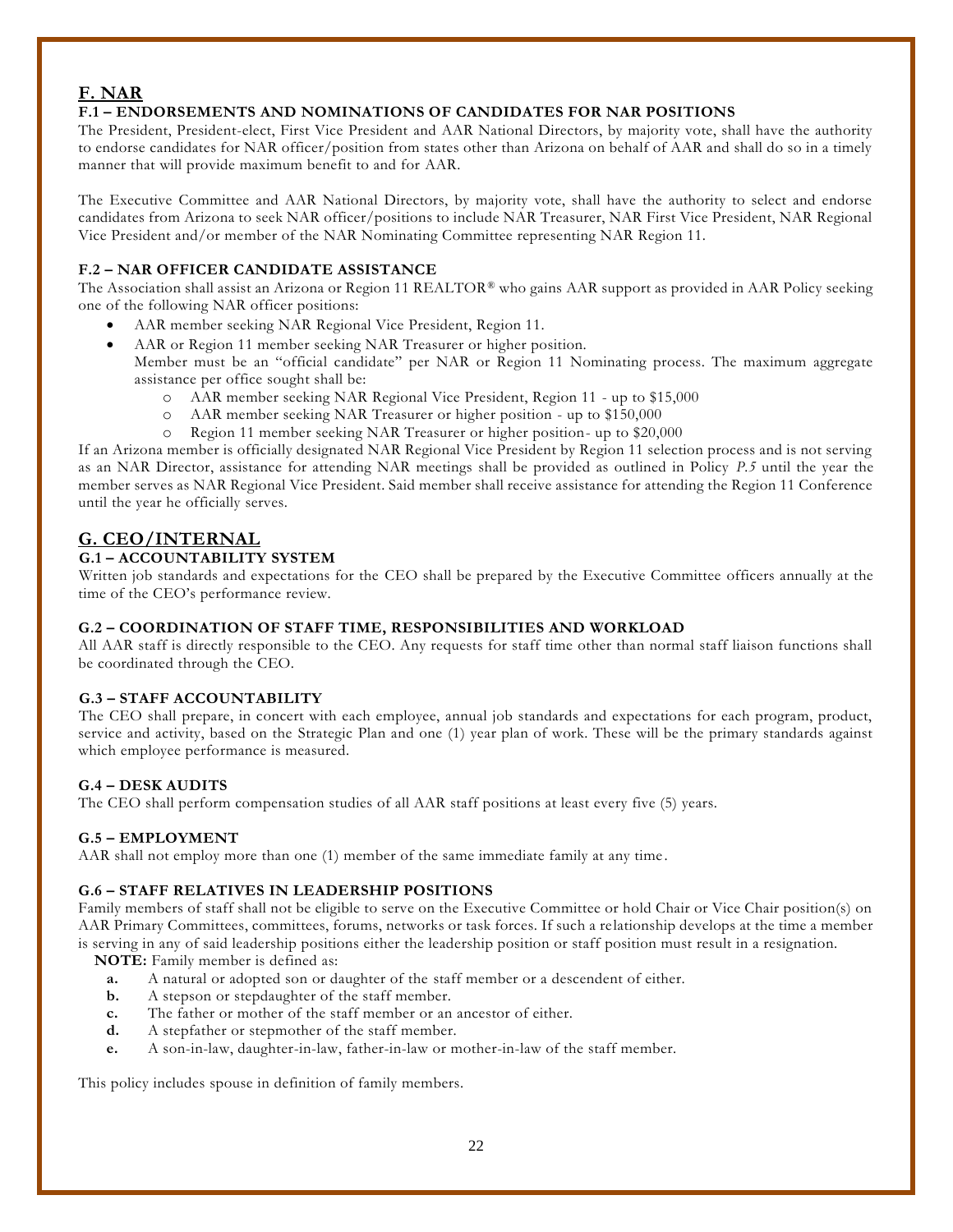### **G.7 – INSTRUCTOR EMPLOYMENT STATUS**

All instructors/trainers shall be retained on an independent contractor basis. Any payment for such services shall be paid to a bona fide corporation, not to an unincorporated individual.

#### **G.8 – NON-DUES INCOME PROGRAMS**

AAR staff shall be authorized to investigate potential non-dues income programs and to implement such programs that require less than a five hundred dollar (\$500) initial investment and expect at least a ten percent (10%) return, with approval of the CEO, without receiving approval from the Executive Committee or Board of Directors. Such programs shall contain "benchmarks" at which evaluation will occur to continue, alter or discontinue. Reports of implementation of such programs will be made periodically to the Executive Committee.

#### **G.9 – SOLICITATIONS AND DONATIONS**

All solicitations for donations and funding of non-AAR projects must be approved by the Executive Committee or Board of Directors. Any requested funds must be accompanied by budget when submitted.

#### **G.10 – MAILING LISTS AND ROSTERS**

The use of membership mailing lists and rosters for commercial purposes is expressly prohibited with the exception of uses authorized by the CEO in fulfillment of contractual obligations with affinity partners. Any non -commercial use of membership mailing list and rosters must be authorized by the CEO or by a person designated by the CEO. Under no circumstances shall member email addresses or phone numbers be provided for commercial use.

#### **G.11 – HARASSMENT**

AAR fully supports the rights of all its members and employees to work in an environment free from harassment. Harassment means any conduct (verbal, physical, visual, electronic or by other means) including threatening or obscene language, unwelcome sexual advances, stalking, actions including strikes, shoves, kicks or other similar physical contacts, or threats to do the same, or any other with the purpose or effect of unreasonably interfering with an individual's work performance by creating a hostile, intimidating, or offensive work environment. Any member or employee who believes that he or she has been the subject of harassment should immediately report the improper conduct to the association CEO or General Counsel. If for any reason the member or employee is not comfortable contacting the CEO or General Counsel, then the member or employee should contact the association President. Reports of harassment will be investigated promptly by Association legal counsel. Pending the investigation of any complaint, the individual named in the complaint may be asked not to participate in Association functions until the matter is resolved. The results of the investigation shall be presented to a five member Executive Committee panel, which may impose any disciplinary action authorized by the *Code of Ethics and Arbitration Manual*, at the discretion of the Association.

#### **G.12 – WHISTLE BLOWER POLICY**

AAR is committed to lawful and ethical behavior in all of its activities and requires its staff to conduct themselves in a manner that complies with all applicable laws and regulations. If at any time a concern exists regarding the propriety or legality of any action contemplated to be taken or that has been taken by any AAR officer, director, staff, committee member or any contractor or vendor as the action relates to AAR activities, or if an action needs to be taken in order for AAR to be in compliance with law or appropriate ethical standards, the issue can be addressed directly by going to the CEO as needed until matters are satisfactorily resolved.

Alternatively, if the complainant or aggrieved party is not comfortable speaking to the CEO about the matter, or does not feel that the issue has been properly addressed, they may contact AAR's President or General Counsel about the matter. If the complainant or aggrieved party does not believe that direct channels of communication can/should be used to express their concerns, they can send an anonymous letter or email utilizing the U.S. Mail or any internet hosted email service (using an anonymous name) to the CEO, AAR's President or General Counsel.